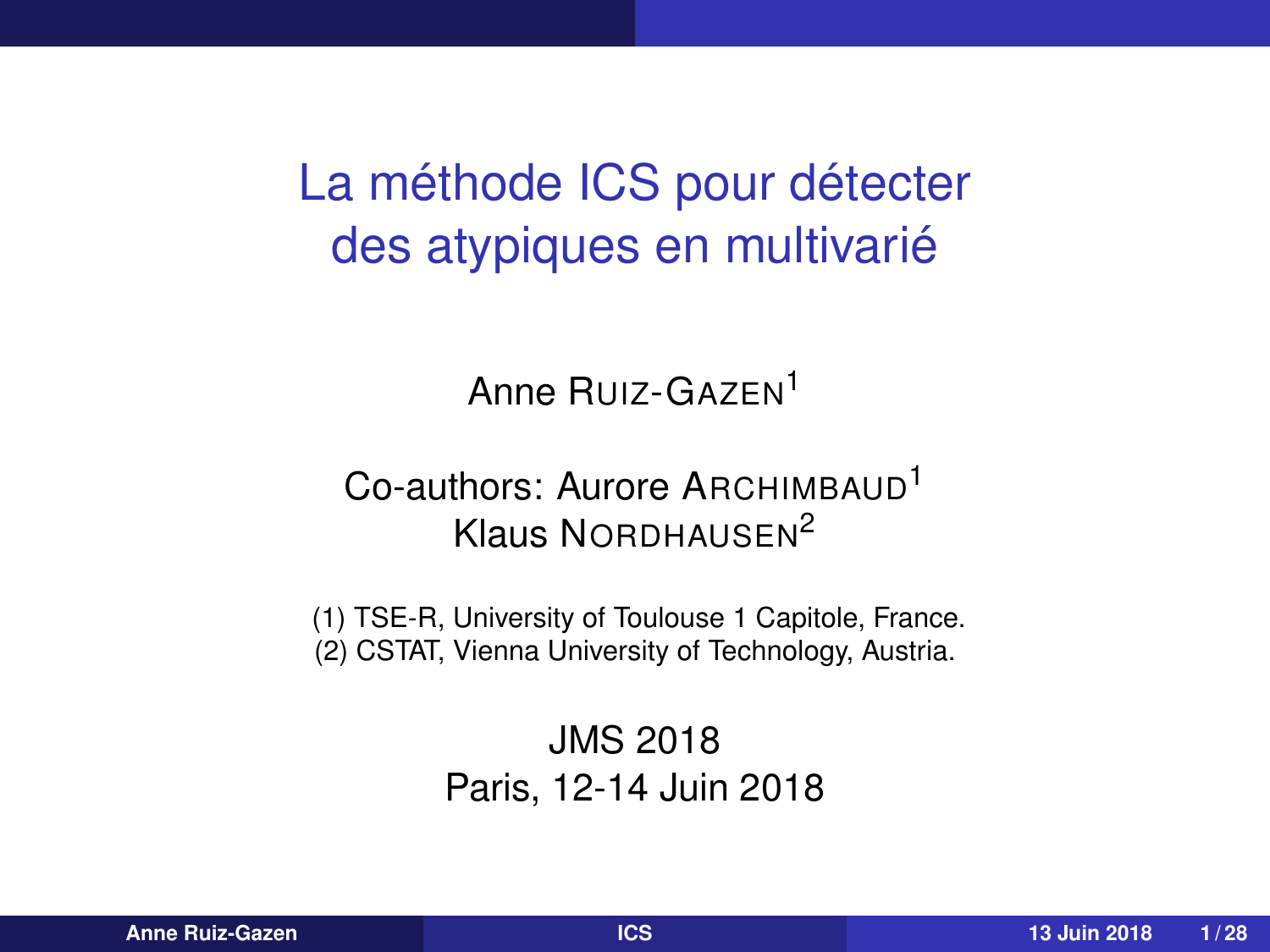### <span id="page-1-0"></span>Table of Contents



- **2** [Outlier detection using the Mahalanobis distance](#page-3-0)
- **3** [Outlier detection using ICS](#page-10-0)
- **4** [Conclusion and Perspectives](#page-26-0)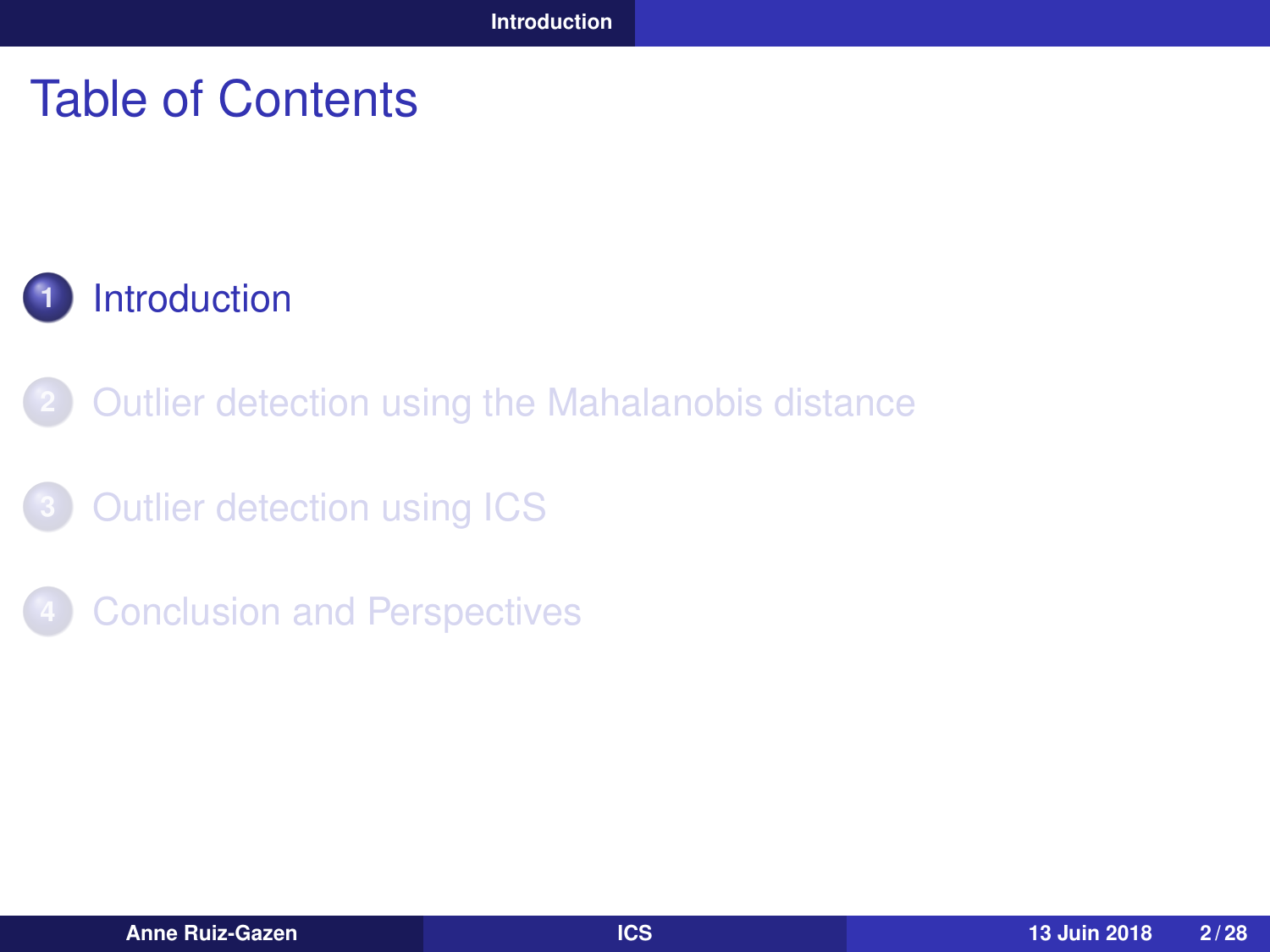# Outlier definition and detection

- **I** Let us consider  $\mathbf{X}_n = (\mathbf{x}_1, \dots, \mathbf{x}_n)'$  a *p*-variate dataset.
- $\triangleright$  "An outlier is an observation which deviates so much from the other observations as to arouse suspicious that is was generated by a different mechanism." (Hawkins, 1980).
- For one variable *x* and *n* observations  $x_1, \ldots, x_n$ , a simple rule is to look at the large values of:

$$
\frac{|x_i-\bar{x}_n|}{\hat{\sigma}_n}, \text{ for } i=1,\ldots,n
$$

 $\triangleright$  The generalization of this rule to the multivariate case is the Mahalanobis distance of each observation to the mean:

$$
MD^2(\mathbf{x}_i) = ||COV(\mathbf{X}_n)^{-1/2}(\mathbf{x}_i - \bar{\mathbf{x}}_n)||^2
$$

where  $\bar{\mathbf{x}}_n$  denotes the empirical mean and  $COV(\mathbf{X}_n)$  the empirical covariance matrix.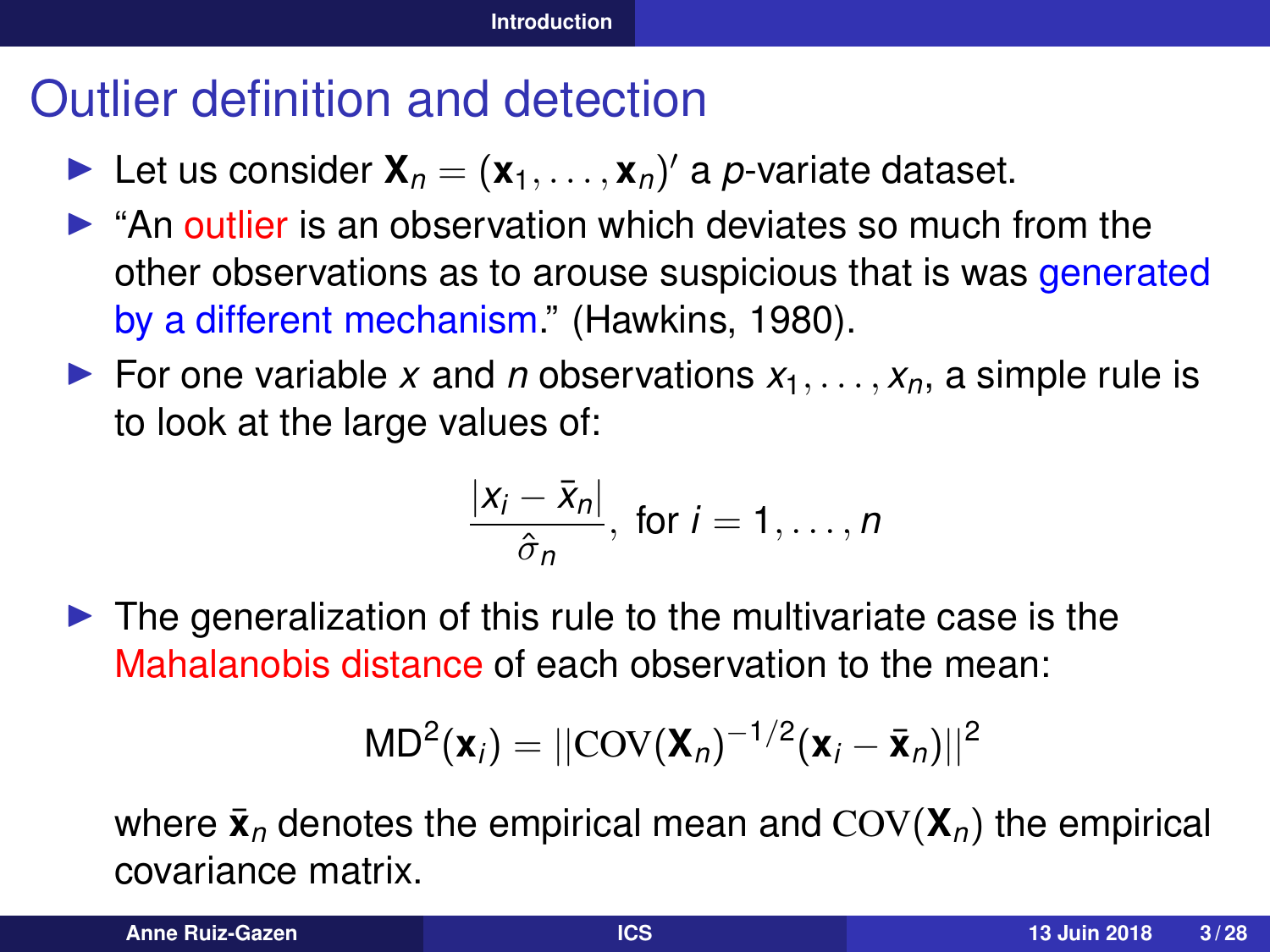## <span id="page-3-0"></span>Table of Contents

### **1** [Introduction](#page-1-0)

### **2** [Outlier detection using the Mahalanobis distance](#page-3-0)

- **3** [Outlier detection using ICS](#page-10-0)
- **4** [Conclusion and Perspectives](#page-26-0)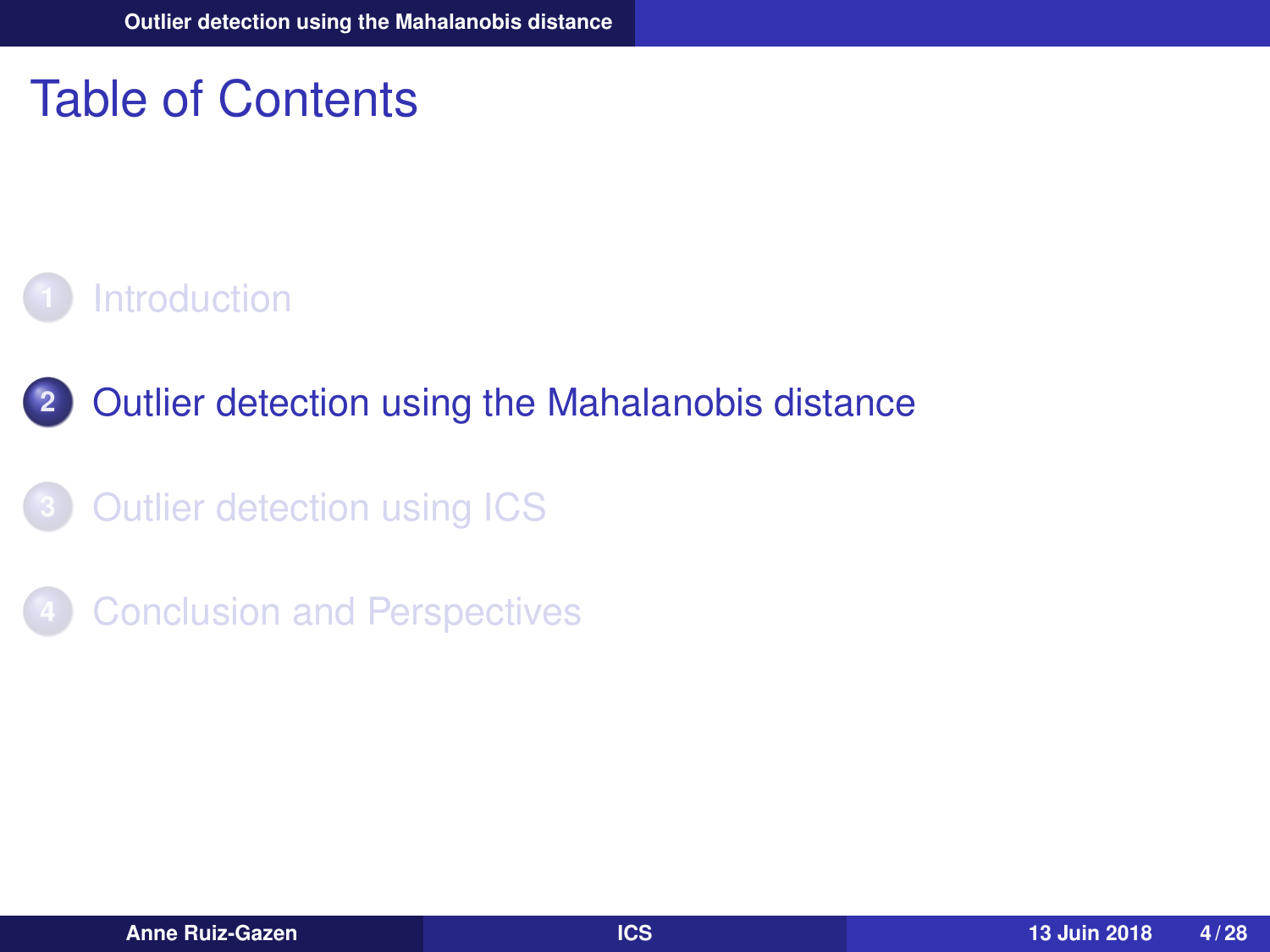## <span id="page-4-0"></span>The Mahalanobis distance (sample version)

 $\triangleright$  Classical measure for multivariate outlier detection:

$$
MD2(\mathbf{x}_i) = ||COV(\mathbf{X}_n)^{-1/2}(\mathbf{x}_i - \bar{\mathbf{x}}_n)||^2
$$

where  $\bar{\mathbf{x}}_n$  denotes the empirical mean and  $COV(\mathbf{X}_n)$  the empirical covariance matrix.

An observation  $x_i$  is identified as an outlier if:

$$
\mathsf{MD}^2(\mathbf{x}_i) \geq c_{p,1-\alpha}
$$

with  $c_{\rho,1-\alpha}$  the (1 –  $\alpha$ )-th quantile of a  $\chi^2_\rho$  distribution.

 $\blacktriangleright$  Alternative: use a robust version based on the MCD<sup>1</sup> estimators.

<sup>1</sup>Minimum Covariance Determinant: reweighted empirical mean and covariance estimators of the MCD subset based on the  $h \approx \alpha * n$  observations whose covariance matrix has the smallest determinant.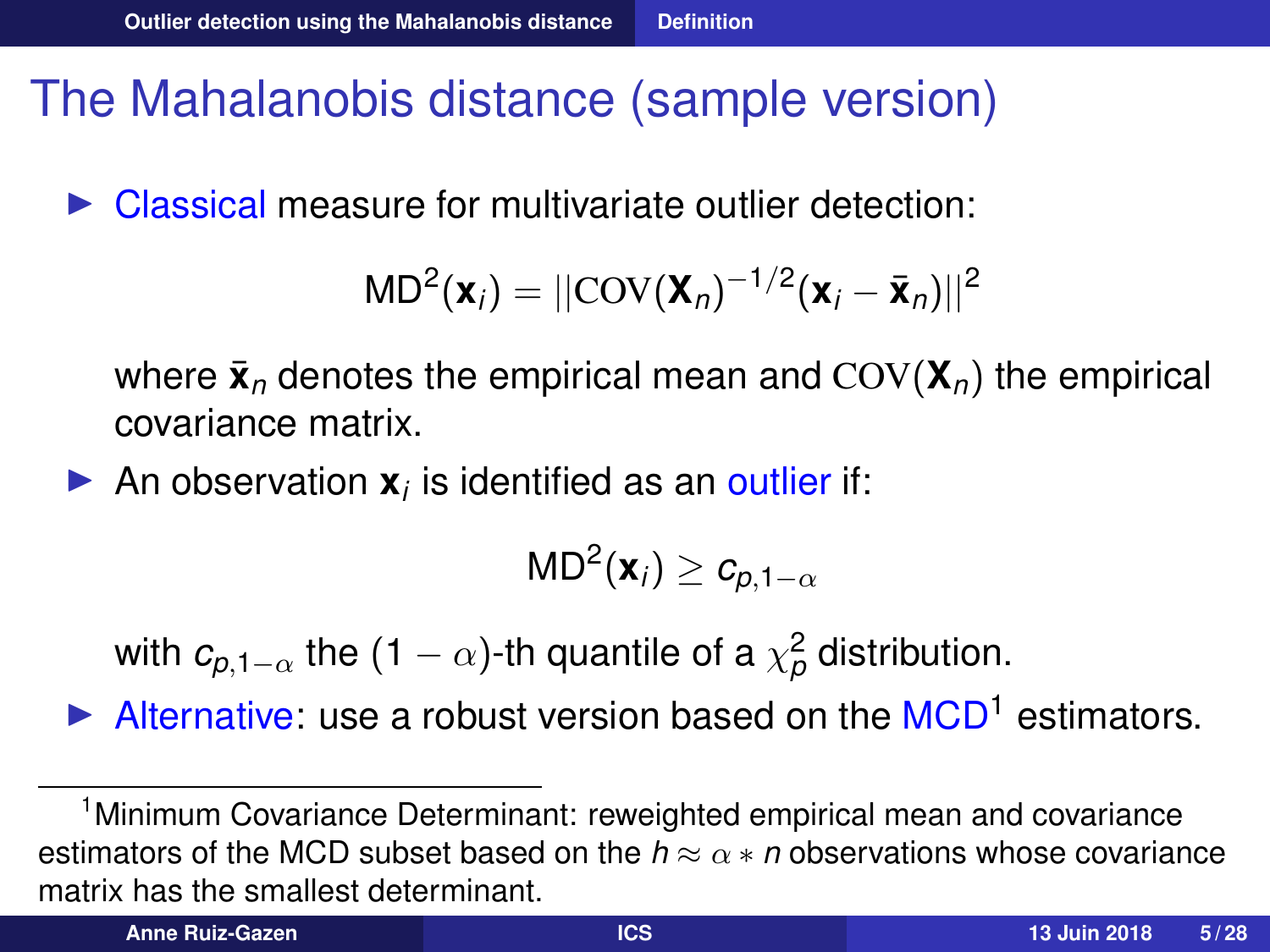### The Mahalanobis distance (sample version)

**Tolerance ellipse (97.5%)**

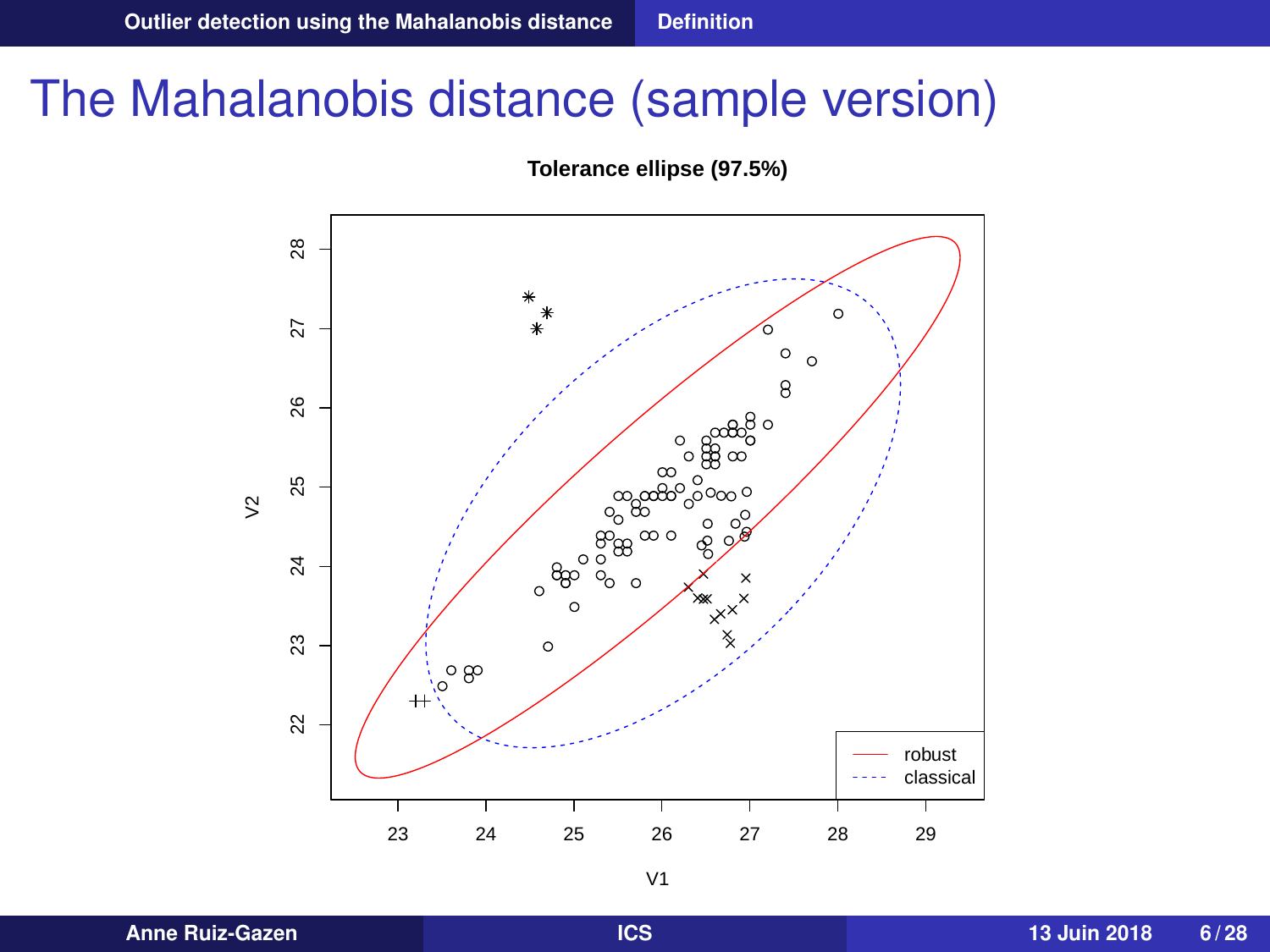## The Mahalanobis distance (functional version)

- $\triangleright$  Functional version: **X** is a *p*-variate random vector,  $F_{\mathbf{X}}$  its cumulative distribution function and  $m(F_X)$  an affine equivariant location estimator.
- $\blacktriangleright$  Let  $\mathcal{P}_p$  be the set of all symmetric positive definite matrices of order *p*.
- ▶ A scatter functional is defined as a matrix  $V(F_X) \in \mathcal{P}_p$ , uniquely defined at  $F_{\mathbf{X}}$ , which is affine equivariant in the sense that:

$$
\mathbf{V}(\mathcal{F}_{\mathbf{AX}+\gamma}) = \mathbf{AV}(\mathcal{F}_{\mathbf{X}})\mathbf{A}',
$$

for all  $p \times p$  non-singular matrices **A** and all  $\gamma \in \Re^p.$ 

 $\blacktriangleright$  The Mahalanobis distance:

$$
d^2(\boldsymbol{X}) = (\boldsymbol{X} - \boldsymbol{m}(\mathcal{F}_{\boldsymbol{X}}))'\boldsymbol{V}(\mathcal{F}_{\boldsymbol{X}})^{-1}(\boldsymbol{X} - \boldsymbol{m}(\mathcal{F}_{\boldsymbol{X}}))
$$

 $\blacktriangleright$  *d*<sup>2</sup>(**X**) is affine invariant: *d*<sup>2</sup>(**AX** +  $\gamma$ ) = *d*<sup>2</sup>(**X**)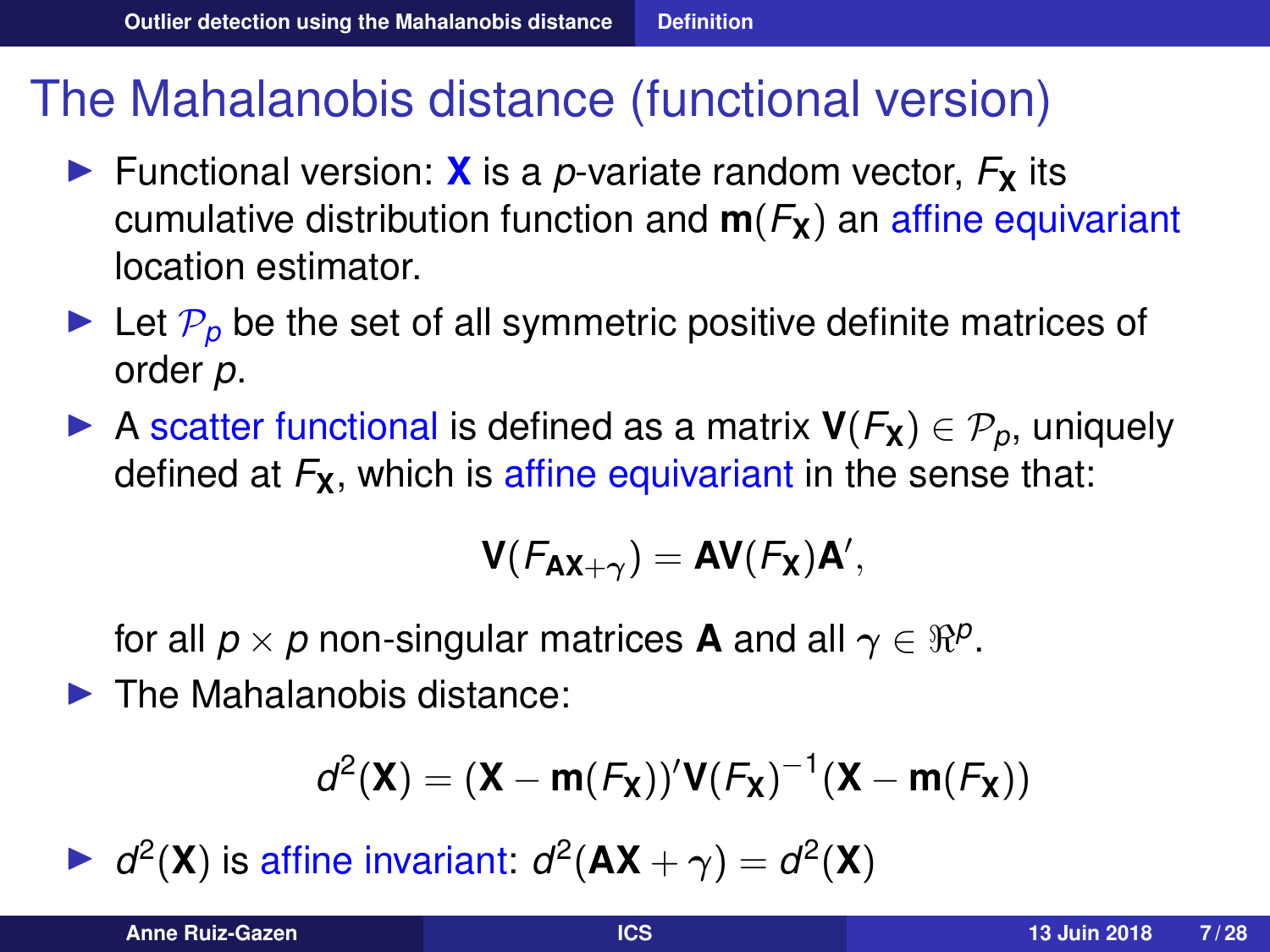## Limitation of the Mahalanobis distance

Classical measure for multivariate outlier detection:

$$
d^2(\mathbf{X}) = (\mathbf{X} - \mathbb{E}(\mathbf{X}))' \mathrm{COV}(\mathbf{X})^{-1} (\mathbf{X} - \mathbb{E}(\mathbf{X})).
$$

 $\triangleright$  Let us consider the following model (M) which is a mixture of  $(q + 1)$  Gaussian distributions:

$$
\mathbf{X} \sim \underbrace{(1-\epsilon)\mathcal{N}(\mu_0, \Sigma_W)}_{\text{majority of the data}} + \underbrace{\sum_{h=1}^{q} \epsilon_h \mathcal{N}(\mu_h, \Sigma_W)}_{\text{clustered outliers}}, \text{ where } \epsilon = \sum_{h=1}^{q} \epsilon_h < 0.5
$$

We have:  $\mathbb{E}(\mathbf{X}) = (1 - \epsilon) \mu_0 + \sum_{h=1}^{q} \epsilon_h \mu_h$  and  $\text{COV}(\mathbf{X}) = \mathbf{\Sigma}_W + \mathbf{\Sigma}_B$ , with  $\Sigma_B = (1 - \epsilon)(\mu_0 - \mu_X)(\mu_0 - \mu_X)' + \sum_{h=1}^q \epsilon_h(\mu_h - \mu_X)(\mu_h - \mu_X)'$ .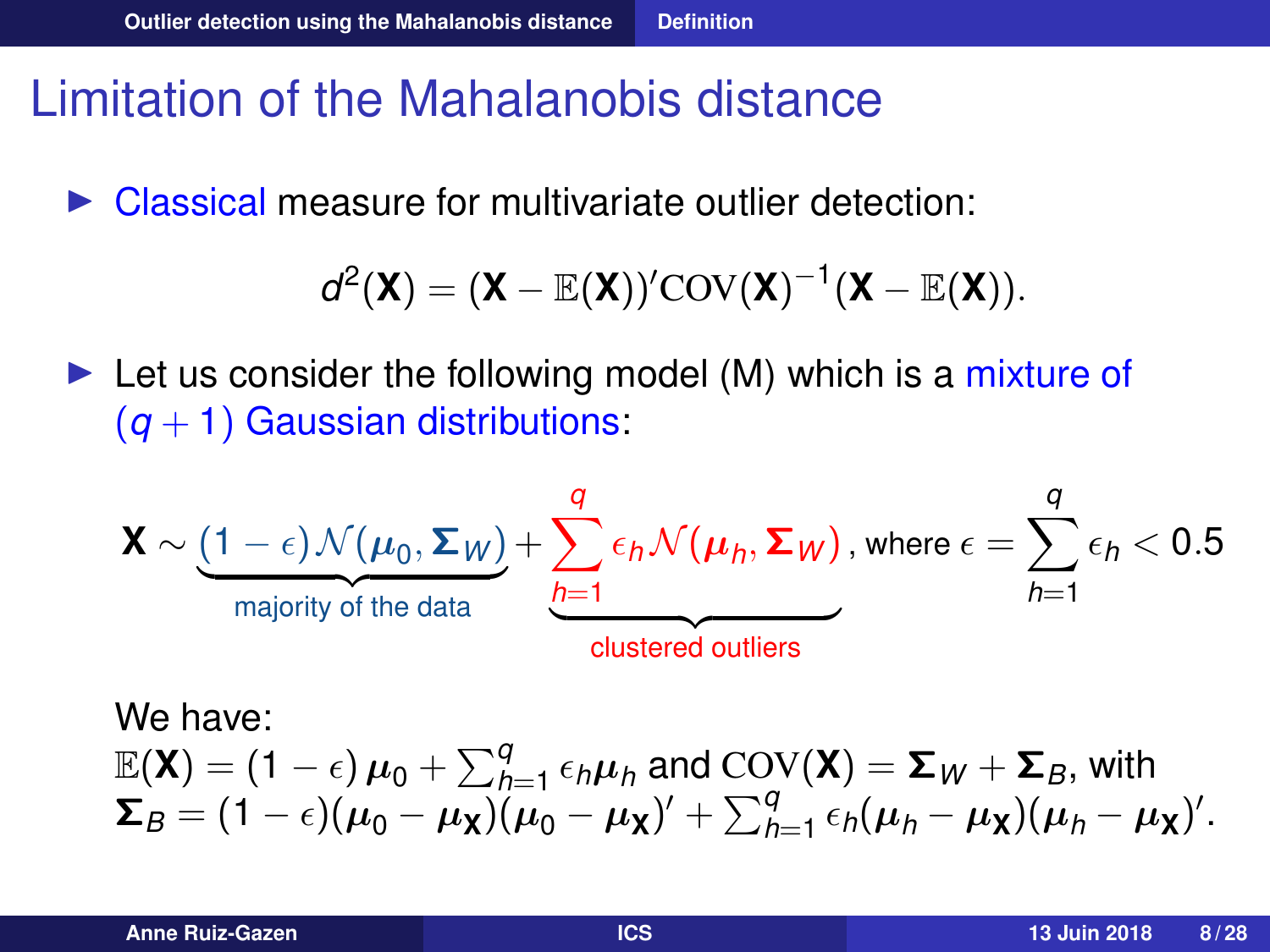# Limitation of the Mahalanobis distance

"Non-outlier" observations **X***no* ∼ N (µ<sup>0</sup> , Σ*<sup>W</sup>* ),

"Outlier" observations **X***o*,*<sup>h</sup>* ∼ N (µ*<sup>h</sup>* , Σ*<sup>W</sup>* ), **X***no* ⊥ **X***o*,*h*, for *h* = 1, . . . , *q*

### **Proposition**

Assuming that *q* is fixed and *p* becomes large, the distribution of the difference:

$$
\frac{1}{2\sqrt{p}}\left(d^2(\mathbf{X}_{0,h})-d^2(\mathbf{X}_{no})-\mathbb{E}\left(d^2(\mathbf{X}_{0,h})-d^2(\mathbf{X}_{no})\right)\right)\underset{p\to\infty}{\overset{\mathcal{L}}{\longrightarrow}}\mathcal{N}(0,1)
$$

where the expectation  $\mathbb{E}\left(d^2(\mathbf{X}_{o,h}) - d^2(\mathbf{X}_{no})\right)$  does not depend on the dimension *p*.

Thus, the probability of finding outliers decreases when the dimension *p* increases.

A similar result is also derived for the robust case (when considering Σ*<sup>W</sup>* instead of COV(**X**)).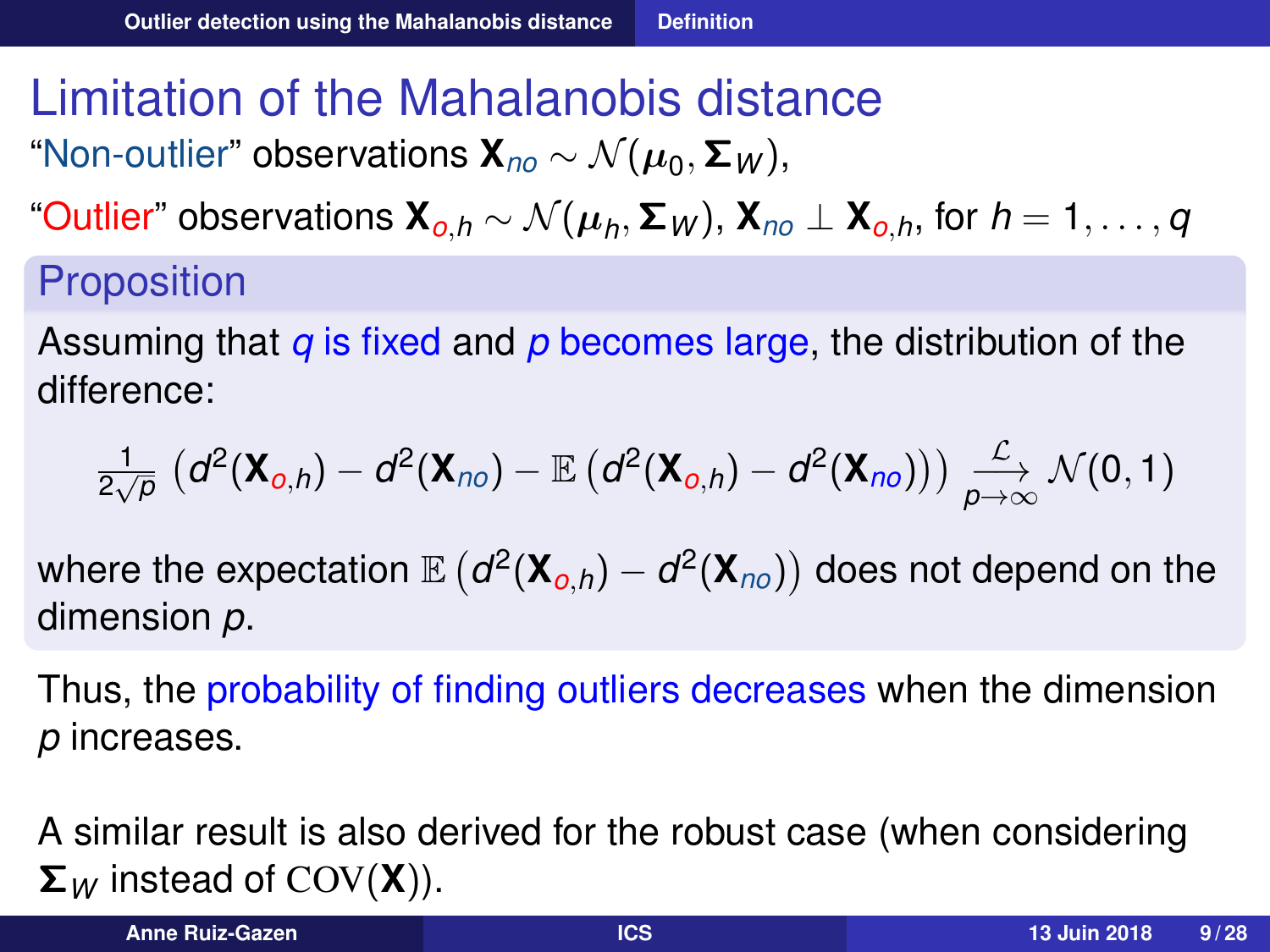<span id="page-9-0"></span>20 obs  $\sim \mathcal{N}_p(\mu_1, \mathbf{W})$  & 980 obs  $\sim \mathcal{N}_p(0, \mathbf{W})$ with  $\mu_1 = (6, 0, \ldots, 0)'$ ,  ${\bf W} = \text{diag}(1, 4, \ldots, 4)$ ,  $n = 1000$ , 2% of outliers and  $p = 6, 25, 50$ .

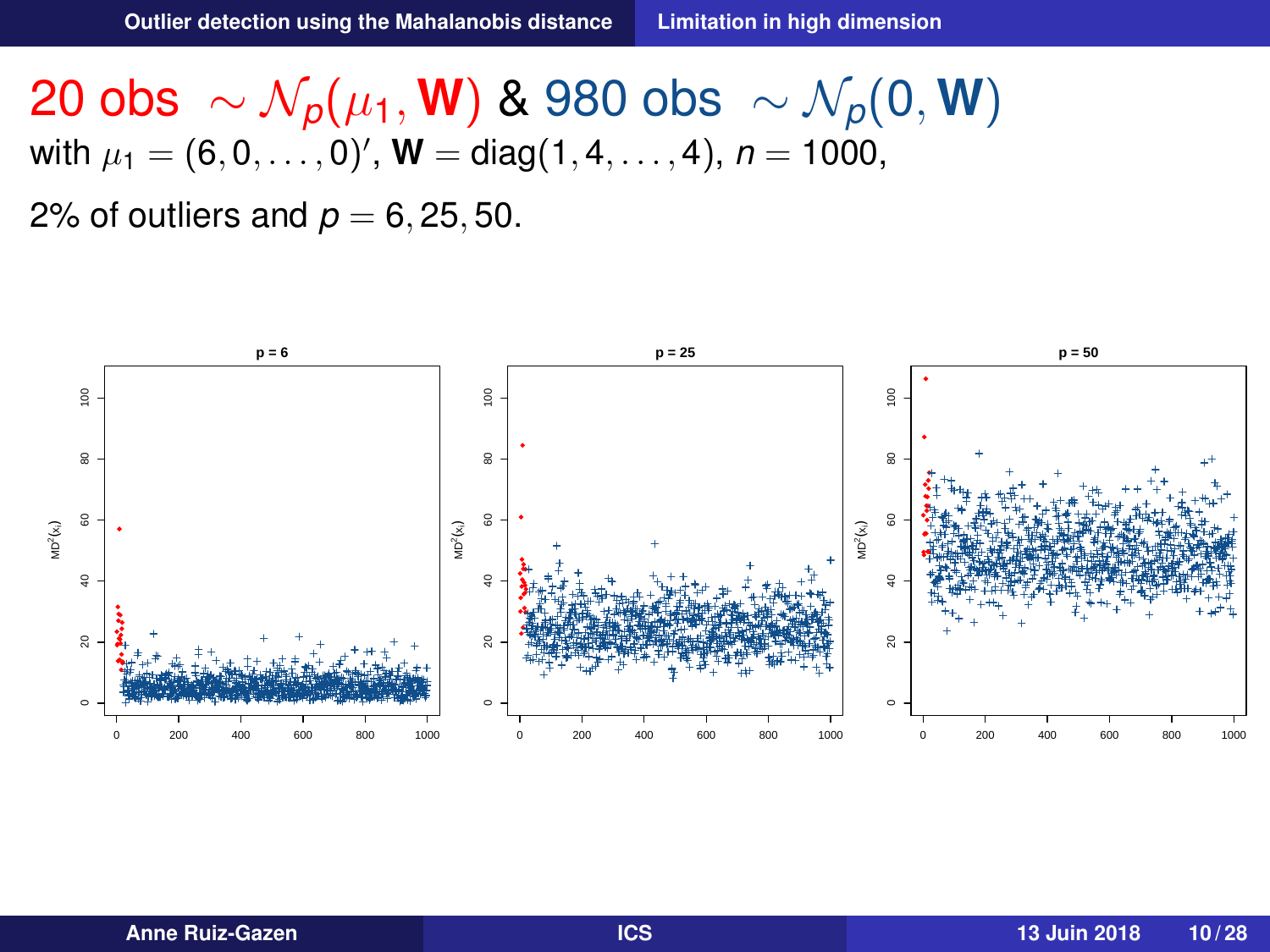## <span id="page-10-0"></span>Table of Contents

### **1** [Introduction](#page-1-0)

- **2** [Outlier detection using the Mahalanobis distance](#page-3-0)
- **3** [Outlier detection using ICS](#page-10-0)
- **4** [Conclusion and Perspectives](#page-26-0)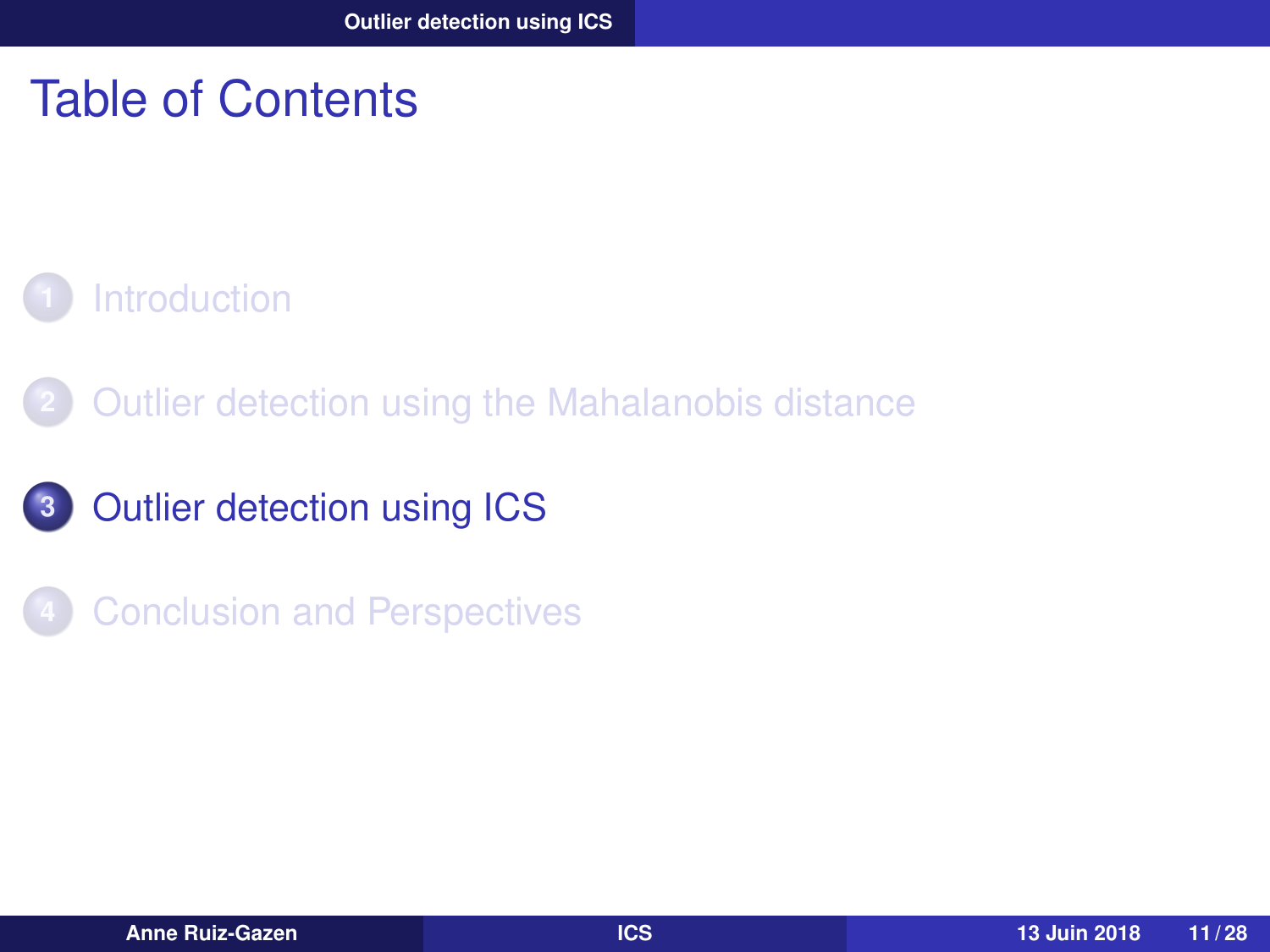<span id="page-11-0"></span>ICS Tyler et al., 2009

 $\triangleright$  Simultaneous diagonalization of two scatter matrices  $V_1$  and  $V_2$ :

$$
\mathbf{V}_1^{-1}\mathbf{V}_2\mathbf{B}'=\mathbf{B}'\mathbf{D}
$$

where the diagonal matrix **D** contains the eigenvalues  $\rho_1, \ldots, \rho_p$ of  $V_1^{-1}$  $\mathbf{I}^{-1}\mathbf{V}_2$  in decreasing order and  $\mathbf{B} = (\mathbf{b}_1, \dots, \mathbf{b}_p)'$  contains the corresponding eigenvectors as its rows such that:  $BV_1B' = I_p$ .

New components:

$$
\mathbf{Z} = \mathbf{B}(\mathbf{X} - \mathbf{m}_1)
$$

with  $m_1$  being a location estimator associated with  $V_1$ .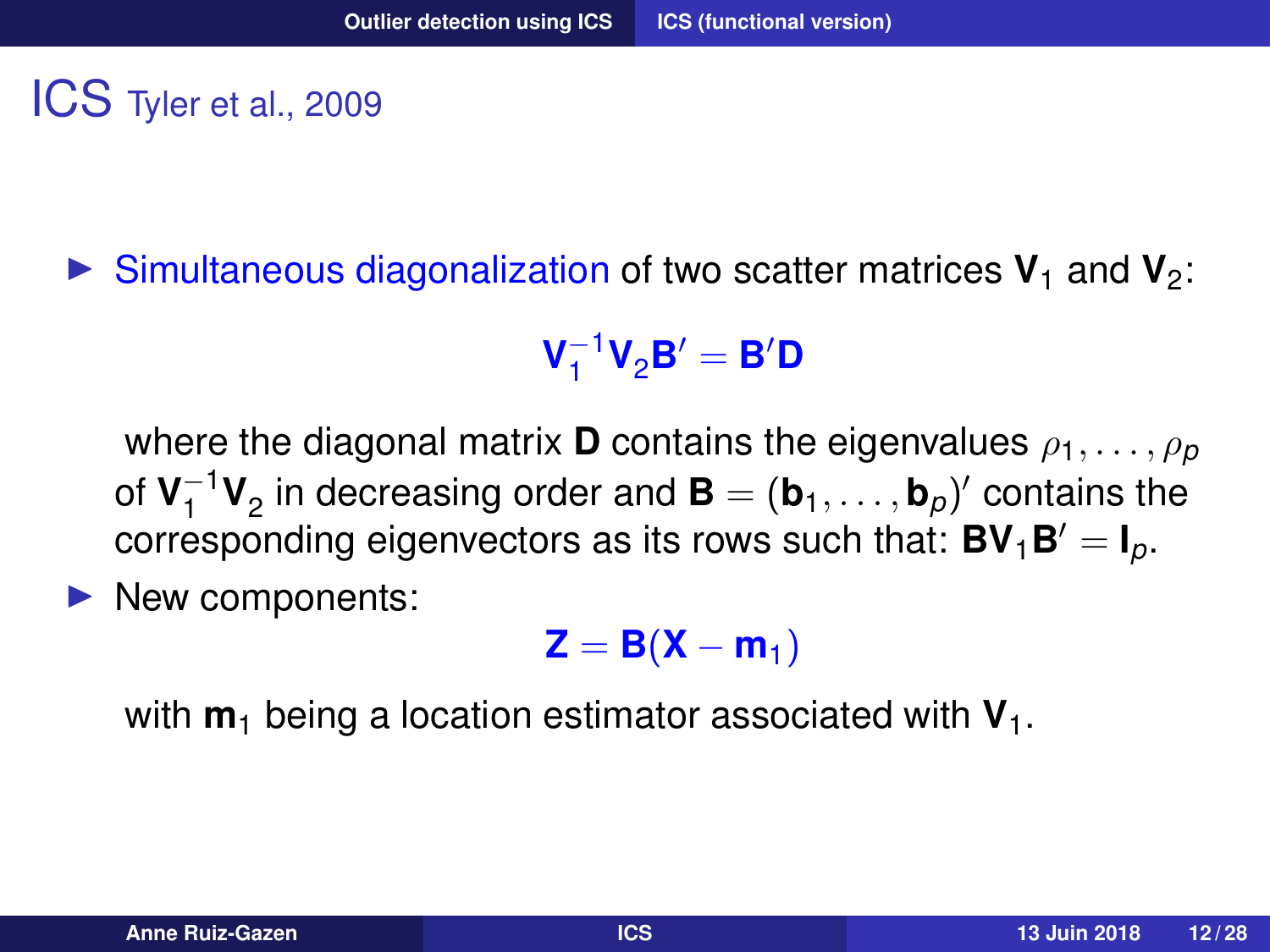- $\blacktriangleright$  Many possibilities for  $V_1$  and  $V_2$ .
- For example,  $V_1 = \text{COV}(\textbf{X})$  and  $V_2 = \text{COV}_4(\textbf{X})$  with

$$
COV_4(\mathbf{X}) = \frac{1}{p+2} \mathbb{E}\left[d^2(\mathbf{X})(\mathbf{X}-\mathbb{E}(\mathbf{X}))(\mathbf{X}-\mathbb{E}(\mathbf{X}))'\right].
$$

 $\blacktriangleright$  M-estimators, MCD estimators,...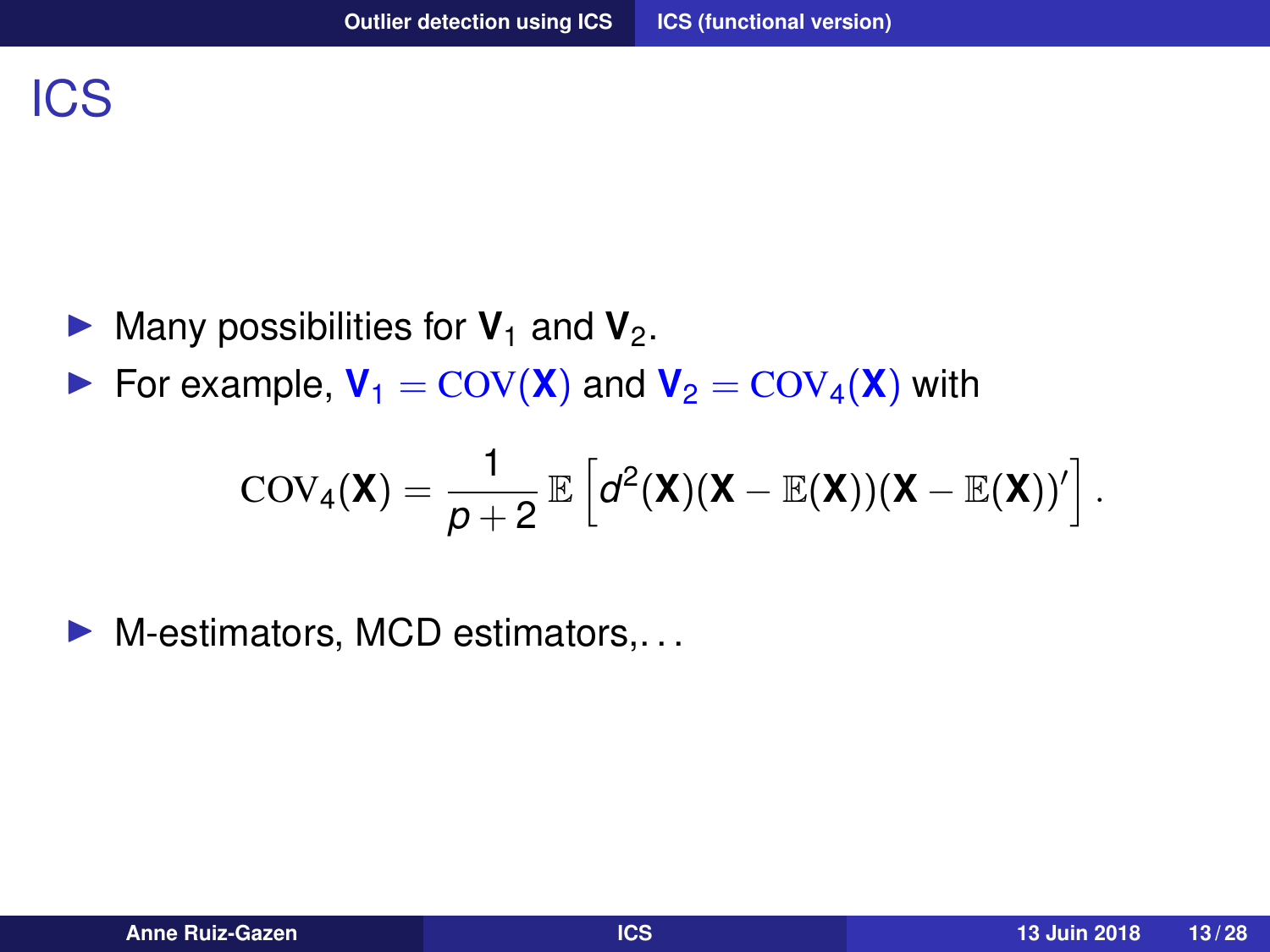### ICS

Focusing only on the first eigenvalue and the first eigenvector, it is equivalent to maximizing the ratio:

$$
\mathcal{K}(\textbf{b}) = \frac{\textbf{b}'\textbf{V}_2\textbf{b}}{\textbf{b}'\textbf{V}_1\textbf{b}}
$$

where  $\rho_1$  is the maximal possible value of  $\mathcal{K}(\mathbf{b})$  over  $\mathbf{b} \in \mathbb{R}^p$  which is achieved in the direction of the eigenvector **. This ratio can be** seen as a generalized measure of kurtosis.

- $\triangleright$  ICS follows the same "philosophy" as PCA. However, it differs from PCA which maximizes a variance criterion and which is only orthogonally invariant.
- $\blacktriangleright$  In a different (supervised) context where the groups are known, one can use the between and within covariance matrices as **V**<sup>1</sup> and  $V_2$  which leads to Discriminant Analysis.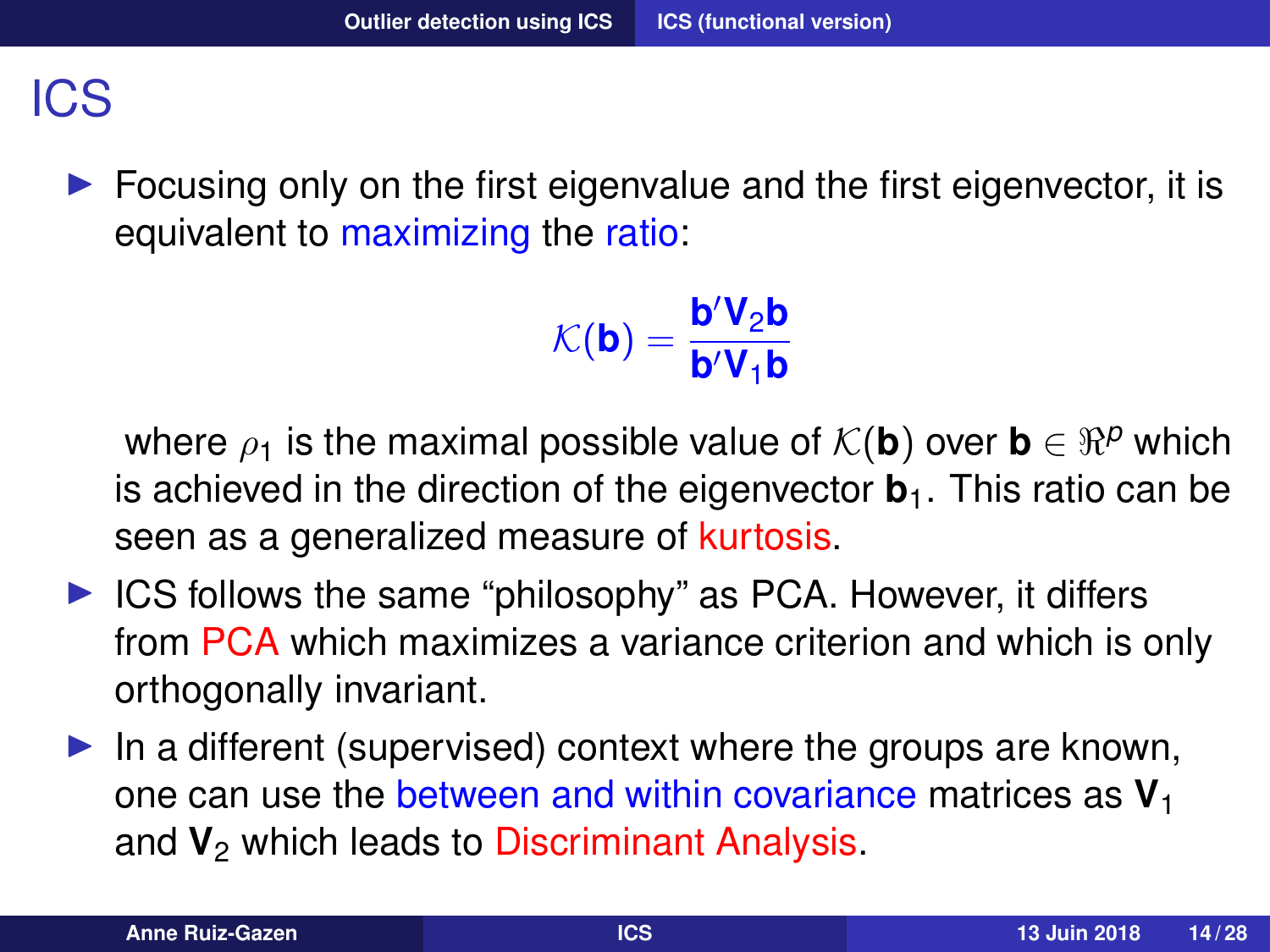### <span id="page-14-0"></span>Property of the components Under the model (M):

$$
\mathbf{X} \sim (1-\epsilon) \mathcal{N}(\boldsymbol{\mu}_0, \boldsymbol{\Sigma}_W) + \sum_{h=1}^q \epsilon_h \mathcal{N}(\boldsymbol{\mu}_h, \boldsymbol{\Sigma}_W),
$$

where  $\epsilon = \sum_{h=1}^q \epsilon_h < 0.5$ ,  $\boldsymbol{\mu}_1 - \boldsymbol{\mu}_0, \ldots, \boldsymbol{\mu}_q - \boldsymbol{\mu}_0$  span some  $q$ -dimensional hyperplane.

#### Theorem (Tyler et al., 2009)

Suppose that the roots  $\rho_1, \ldots, \rho_p$  consist of *m* distinct values, say  $\rho_{(1)},\ldots,\rho_{(m)},$  with  $\rho_{(k)}$  having multiplicity  $\rho_k$  for  $k=1,\ldots,m$  and hence  $p_1 + \cdots + p_m = p$ . There is at least one root  $\rho_{(k)}$  with multiplicity greater than or equal to  $p - q$ . If no root has multiplicity greater than  $p - q$ , then there is a root with multiplicity  $p-q$ , say  $\rho_{(j)}$ , such that

$$
\mathrm{span}\{\mathbf{\Sigma}_{W}^{-1}(\boldsymbol{\mu}_{k}-\boldsymbol{\mu}_{0})|k=1,\ldots,q\}=\mathrm{span}\{\mathbf{B}_{q}\}
$$

 ${\sf where} \ {\bf B}_q = ({\bf b}_1, \ldots, {\bf b}_{p_1+\cdots+p_{j-1}}, {\bf b}_{p_1+\cdots+p_{j+1}}, \ldots, {\bf b}_p).$ 

 $\Rightarrow$  Fisher's Linear Discriminant subspace even though the groups are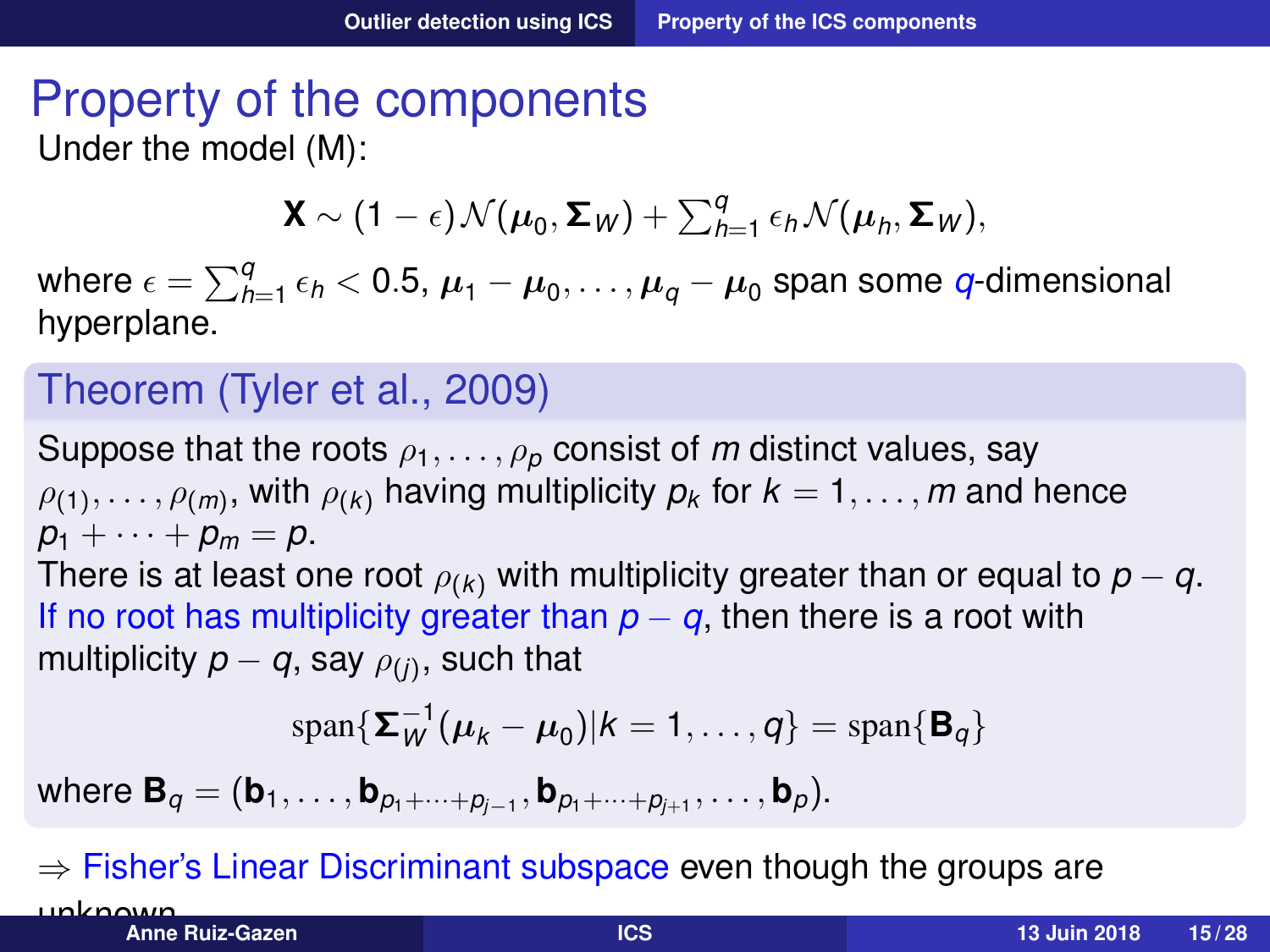## If  $V_1 = \text{COV}(\mathbf{X})$  and  $V_2 = \text{COV}_4(\mathbf{X})$

#### Mean-shift outlier model  $(q = 1)$

**X** ∼ (1 −  $\epsilon$ )  $\mathcal{N}(\mathbf{0}_p, \mathbf{\Sigma}_1) + \epsilon \mathcal{N}(\boldsymbol{\mu}, \mathbf{\Sigma}_1)$ , with  $\epsilon$  < 0.5 and  $\boldsymbol{\mu} \neq \mathbf{0}_p$  a p-vector.

The eigenvalues of COV<sup>-1</sup>(X)COV<sub>4</sub>(X) are such that either:

|  |  | (a) $\rho_1$ > $\rho_2$ =  = $\rho_p$ if $\epsilon < (3 - \sqrt{3})/6 \approx 21\%$ , |
|--|--|---------------------------------------------------------------------------------------|
|  |  | (b) $\rho_1 = \ldots = \rho_{p-1} > \rho_p$ if $\epsilon > (3 - \sqrt{3})/6$ ,        |
|  |  | (c) $\rho_1 = \rho_2 = \dots = \rho_p$ if $\epsilon = (3 - \sqrt{3})/6$ .             |

Moreover, if (a) (resp. (b)) holds then the eigenvector associated with  $\rho_1$ (resp.  $\rho_p$ ) is proportional to  $\Sigma_1^{-1}\mu$ .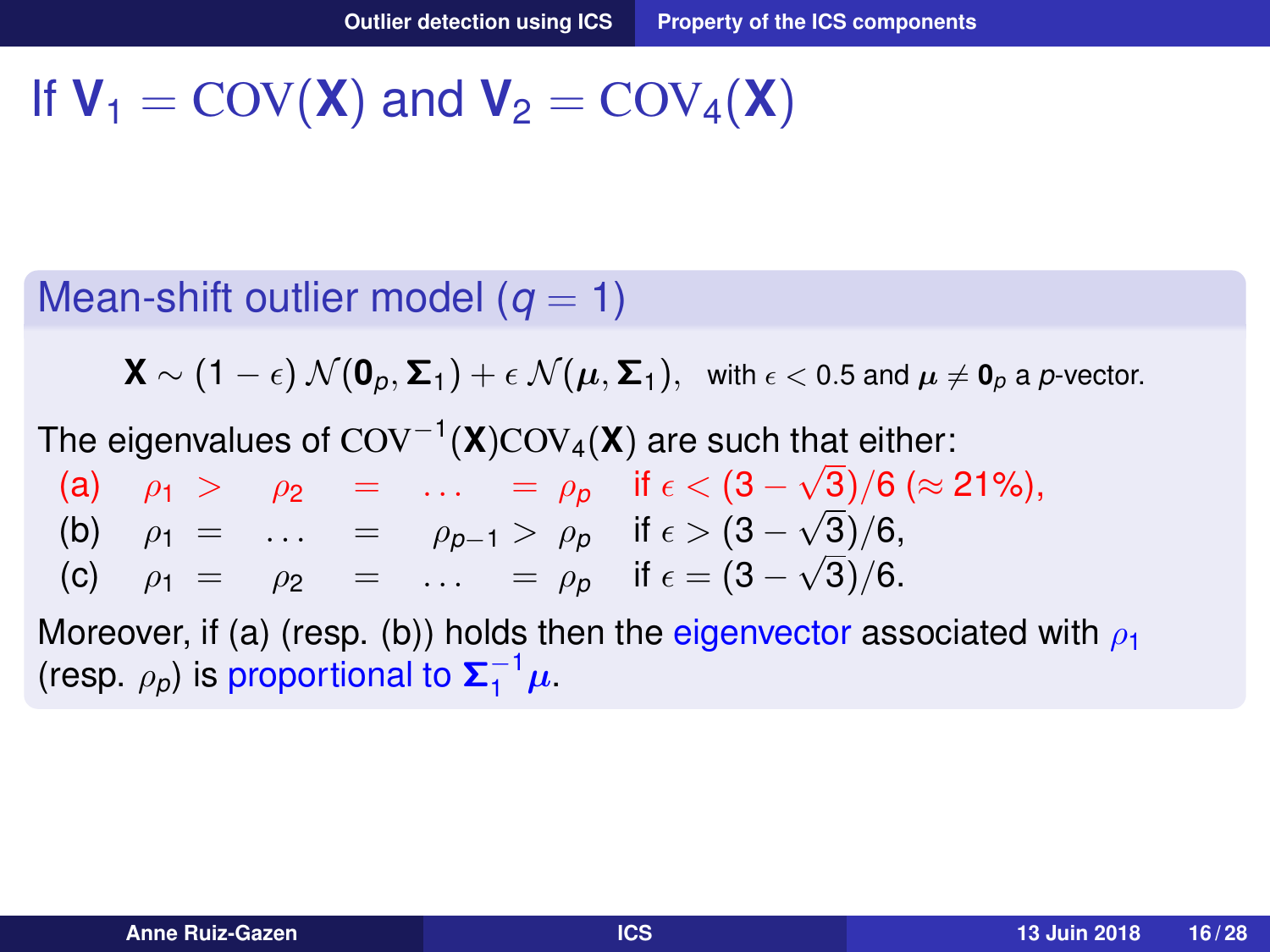# Symmetric contamination of a Gaussian distribution **Proposition**

$$
\mathbf{X} \sim (1-\epsilon) \mathcal{N}(\mathbf{0}_{p}, \boldsymbol{\Sigma}_{21}) + \frac{\epsilon}{2} \mathcal{N}(\delta \mathbf{e}_1, \boldsymbol{\Sigma}_{22}) + \frac{\epsilon}{2} \mathcal{N}(-\delta \mathbf{e}_1, \boldsymbol{\Sigma}_{22})
$$

with  $\Sigma_{21} = \text{diag}(\sigma_{11}^2, \sigma_{12}^2, \dots, \sigma_{12}^2)$ ,  $\Sigma_{22} = \text{diag}(\sigma_{21}^2, \sigma_{22}^2, \dots, \sigma_{22}^2)$  and  $\delta \neq 0$ .

The eigenvalues of COV<sup>−</sup><sup>1</sup> (**X**)COV4(**X**) are such that either:

(a) 
$$
\rho_1 > \rho_2 = \dots = \rho_p
$$
,  
\n(b)  $\rho_1 = \dots = \rho_{p-1} > \rho_p$ ,  
\n(c)  $\rho_1 = \rho_2 = \dots = \rho_p$ .  
\nwith  $\rho_1 = \frac{1}{p+2} \left( \frac{3(1-\epsilon)\sigma_{11}^4 + \epsilon(3\sigma_{21}^4 + 6\sigma_{21}^2\delta^2 + \delta^4)}{((1-\epsilon)\sigma_{11}^2 + \epsilon(\sigma_{21}^2 + \delta^2))^2} + p - 1 \right)$   
\nand  $\rho_2 = \frac{1}{p+2} \left( \frac{3((1-\epsilon)\sigma_{12}^4 + \epsilon\sigma_{22}^4)}{((1-\epsilon)\sigma_{12}^2 + \epsilon\sigma_{22}^2)^2} + p - 1 \right)$ .

Moreover, if (a) (resp. (b)) holds then the eigenvector associated with  $\rho_1$ (resp.  $\rho_p$ ) is proportional to  $e_1$ .

*Corollary*: with  $\Sigma_{21} = \Sigma_{22} = I_p$ , (a) holds if  $\epsilon < 1/3$ .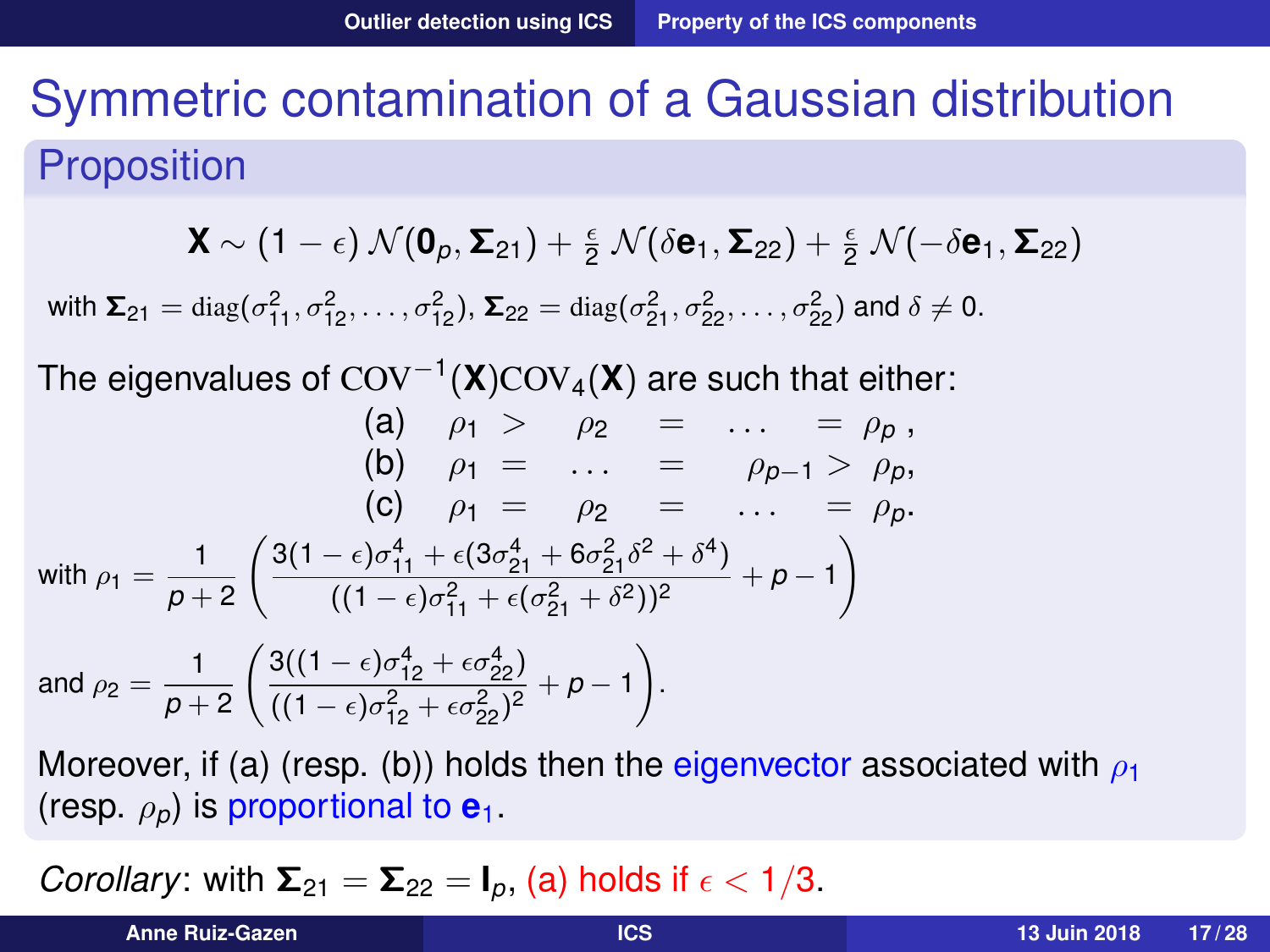# Scale-shift outlier model (*q* ≤ *p*)

### **Proposition**

$$
\mathbf{X} \sim (1-\epsilon)\mathcal{N}(\mathbf{0}_{p}, \mathbf{I}_{p}) + \epsilon \mathcal{N}(\mathbf{0}_{p}, \boldsymbol{\Sigma}_{5})
$$

with  $\epsilon$  < 0.5,  $\Sigma_5 = \text{diag}(\alpha I_\alpha, I_{\alpha-\alpha})$ ,  $q < p$  and  $\alpha > 1$ .

The eigenvalues of COV<sup>−</sup><sup>1</sup> (**X**)COV4(**X**) are such that:

$$
\rho_1(\mathbf{F}_\mathbf{X}) = \cdots = \rho_q(\mathbf{F}_\mathbf{X}) > \rho_{q+1}(\mathbf{F}_\mathbf{X}) = \cdots = \rho_p(\mathbf{F}_\mathbf{X})
$$

Moreover, the eigenvectors associated with the *q* largest eigenvalues span the subspace spanned by  $\{e_1, \ldots, e_q\}$ .

*Remark:* if  $q = p$  then all the eigenvalues are equal.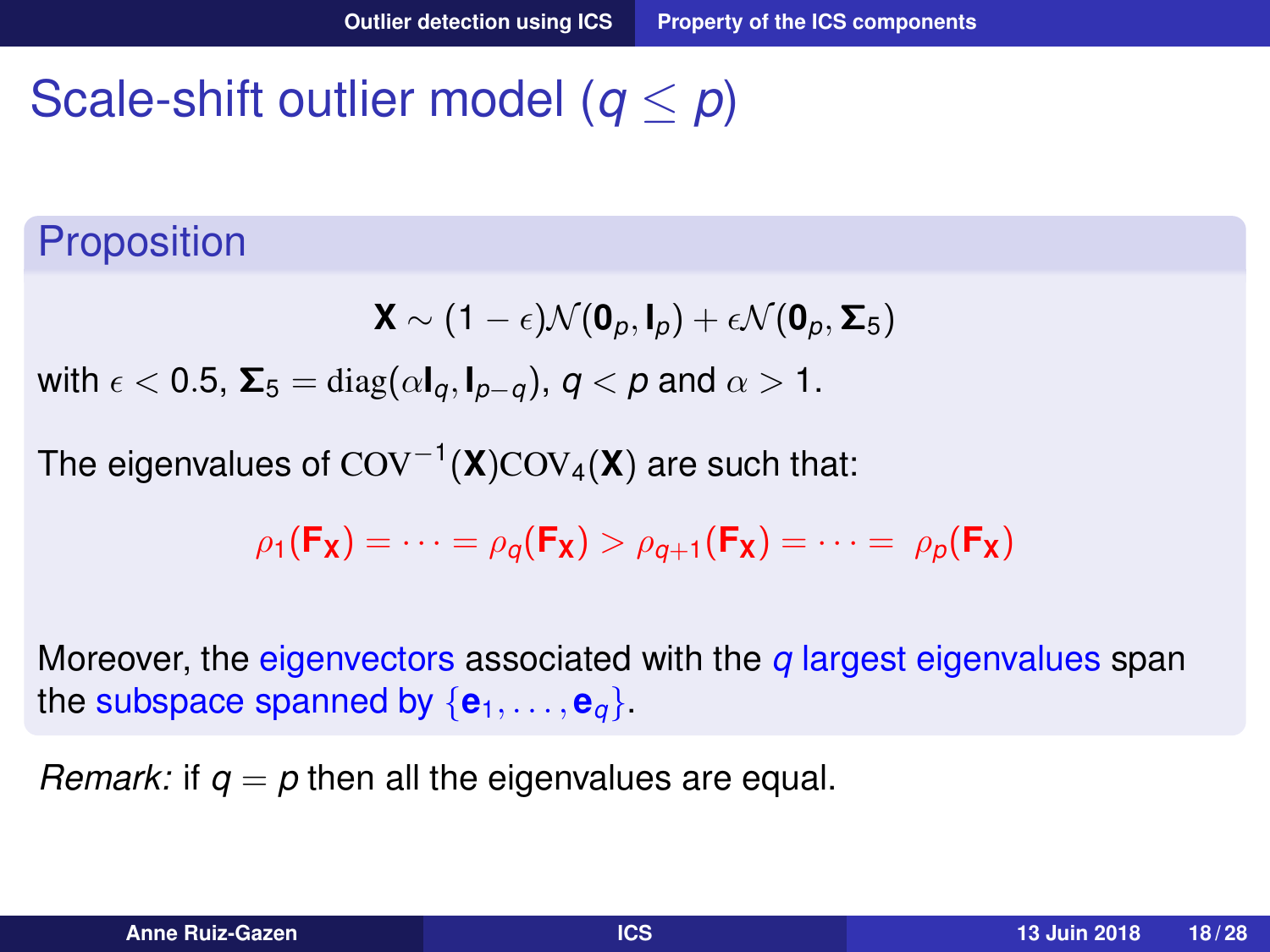## ICS (sample version)

 $\triangleright$  Simultaneous diagonalization of two scatter matrices  $V_{1,n}$  and  $V_{2n}$ :

> ${\sf V}_{\rm 1.6}^{-1}$  $\mathbf{B}_{1,n}^{-1}\mathbf{V}_{2,n}\mathbf{B}_{n}' = \mathbf{B}_{n}'\mathbf{D}_{n}$

where the diagonal matrix  $\mathbf{D}_n$  contains the eigenvalues  $\rho_1,\ldots,\rho_p$  of  $\mathbf{V}_{1,n}^{-1}\mathbf{V}_{2,n}$  in decreasing order and  $\textbf{B}_n = (\textbf{b}_1, \ldots, \textbf{b}_p)'$  contains the corresponding eigenvectors as its rows such that:  $\mathbf{B}_n \mathbf{V}_{1,n} \mathbf{B}'_n = \mathbf{I}_p$ .

 $\blacktriangleright$  The (affine) invariant coordinates are:

 $z_i = B_n(x_i - m_{1,n})$ 

with  $\mathbf{m}_{1,n}$  being the location estimator associated with  $\mathbf{V}_{1,n}$ .

▶ For *k* selected ICS components, we define an ICS distance as:

$$
\text{ICSD}^2_{\mathbf{V}_{1,n}^{-1}\mathbf{V}_{2,n}}(\mathbf{x}_i,k)=\mathbf{z}'_{i,k}\mathbf{z}_{i,k}
$$

with  $z_{i,k} = B_{n,k}(x_i - m_{1,n})$  and  $B_{n,k}$  contains the first *k* rows of  $B_n$ .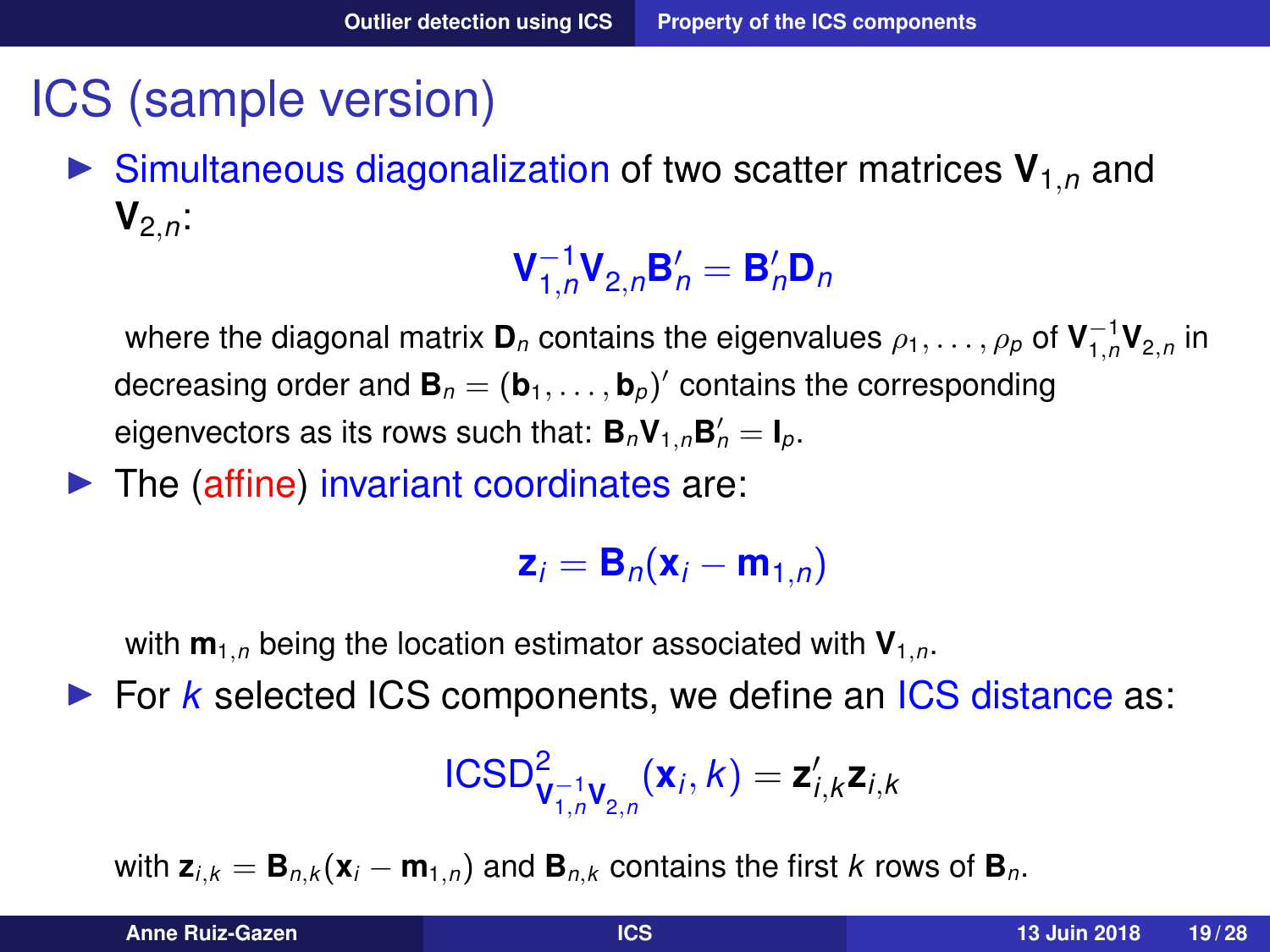# Relationship with the MD<sup>2</sup>

For *k* selected ICS components, we define an ICS distance as:

$$
\text{ICSD}^2_{\mathbf{V}_{1,n}^{-1}\mathbf{V}_{2,n}}(\mathbf{x}_i,k)=\mathbf{z}'_{i,k}\mathbf{z}_{i,k}
$$

with  $z_{i,k} = B_{n,k}(x_i - m_{1,n})$  and  $B_{n,k}$  contains the first *k* rows of  $B_n$ .

#### **Property**

$$
\text{ICSD}^2_{\text{COV}(\mathbf{X}_n)^{-1}\text{COV}_4(\mathbf{X}_n)}(\mathbf{X}_i, p) = \text{MD}^2(\mathbf{X}_i)
$$

If the structure of outlyingness is contained on a subspace of dimension *q* less than *p*, then ICS has an advantage over MD if we select  $k = q$  components.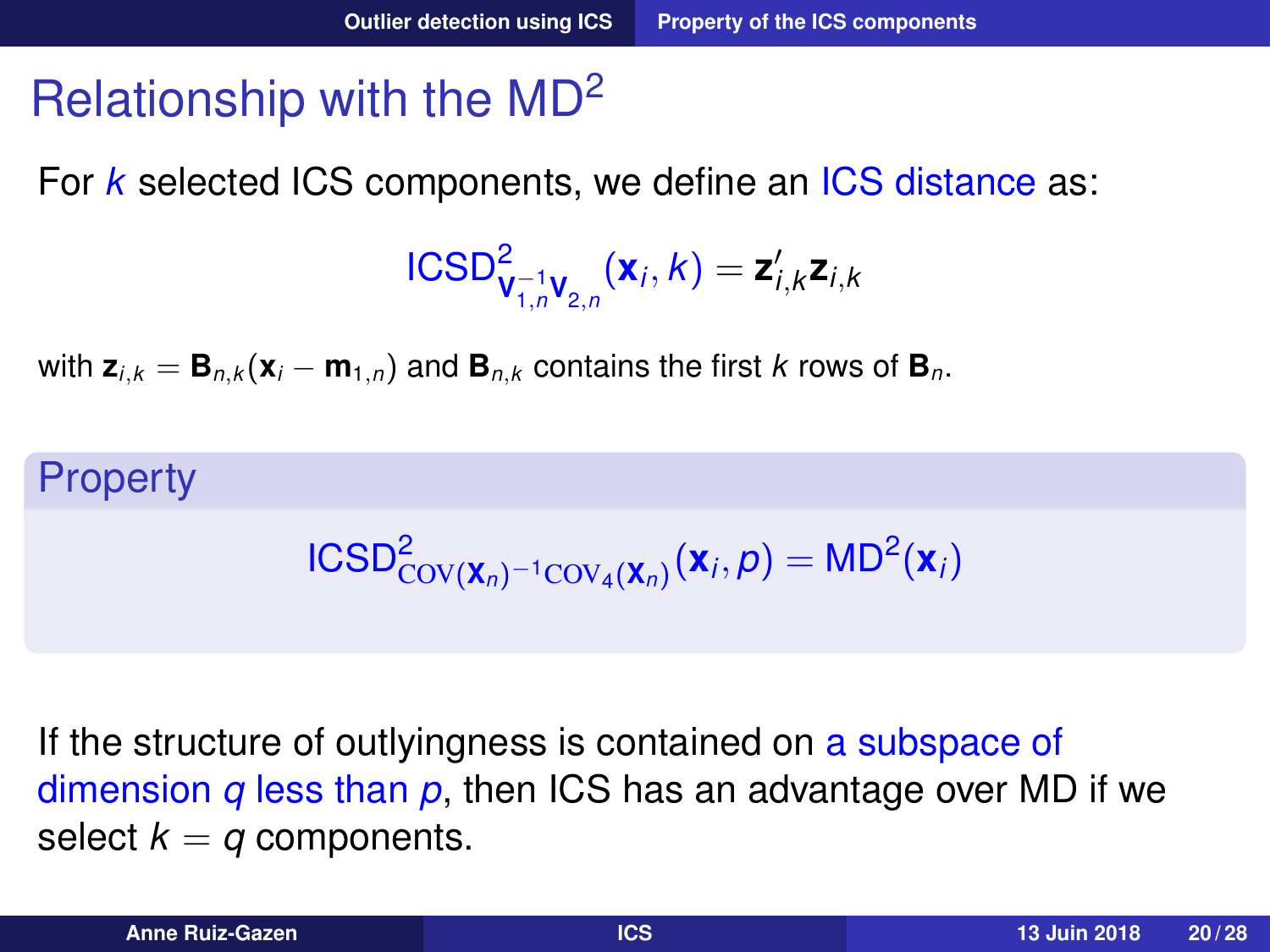# 20 obs  $\sim \mathcal{N}_p(\mu_1, \mathbf{W})$  & 980 obs  $\sim \mathcal{N}_p(\mathbf{0}_p, \mathbf{W})$

with  $\mu_1 = (6, 0, \ldots, 0)'$ ,  $W = diag(1, 4, \ldots, 4)$ ,  $n = 1000$ , 2% of outliers and  $p = 6, 25, 50$ .

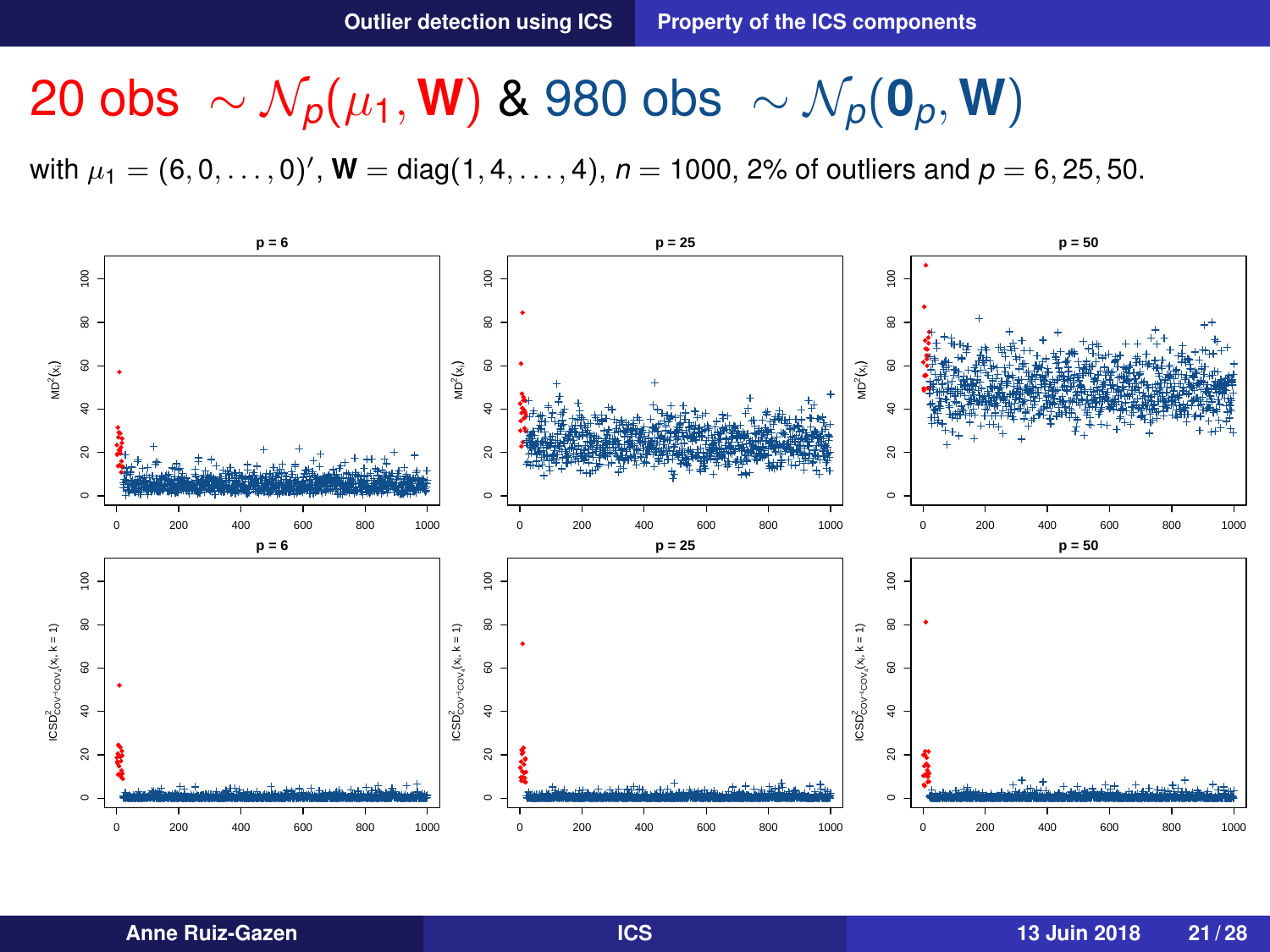# <span id="page-21-0"></span>Selection of the Invariant Coordinates

As we look only for a small proportion of outliers, the outliers should be found in the first components.

Approaches:

- $\triangleright$  Based on the analysis of the eigenvalues:
	- Visually, using a scree plot.
	- Using asymptotic distribution of the eigenvalues.
	- Using quasi inferential procedures (parallel analysis).
- $\triangleright$  Based on the analysis of the Invariant Components:
	- Using marginal normality tests.

In this context of particular sequential multiple testing, we apply the Bonferroni correction on the significance level:  $\alpha_i = \alpha/i$  for  $i = 1, \ldots, p$ with  $\alpha = 5\%$ .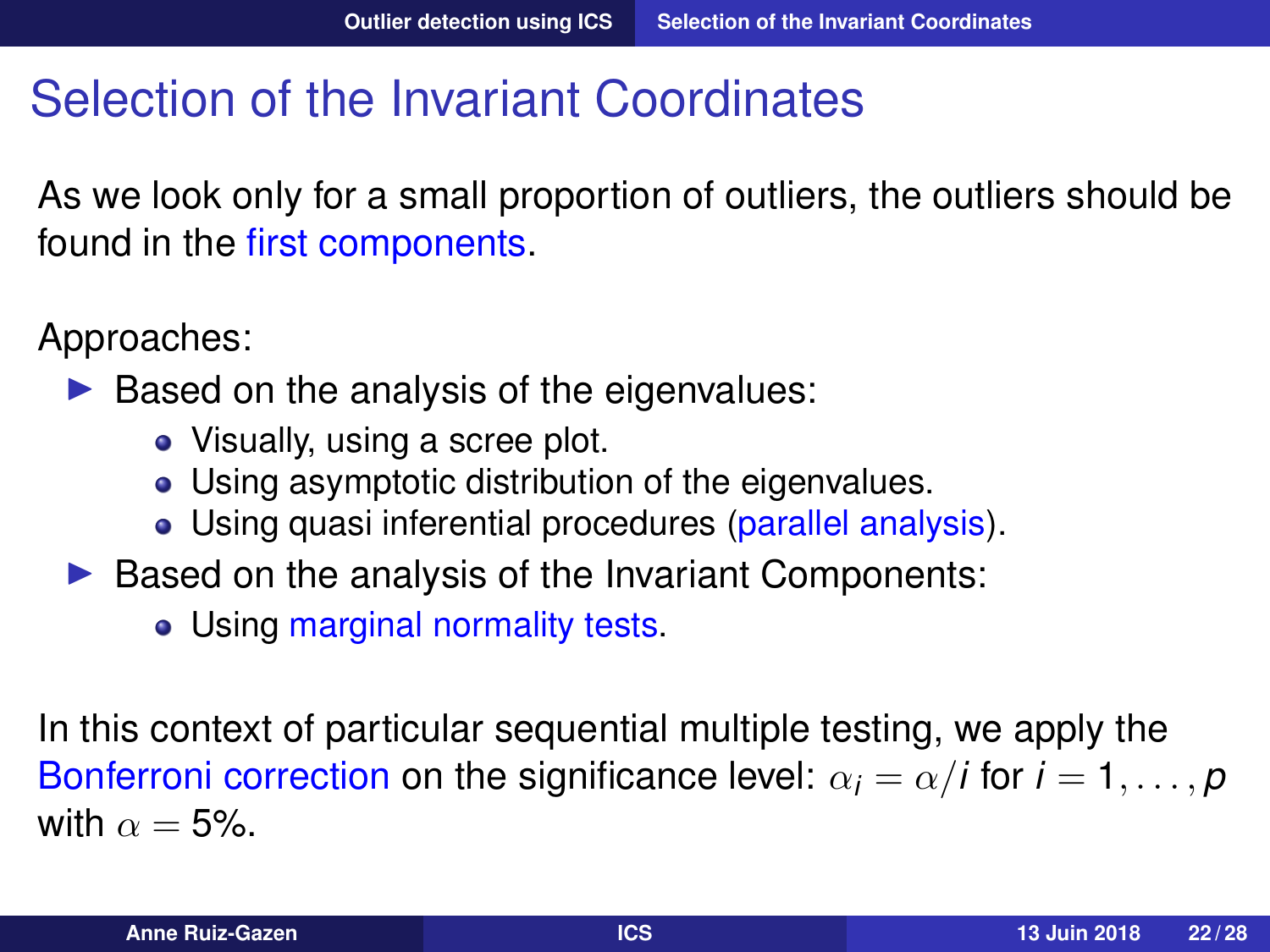## <span id="page-22-0"></span>The ICSOutlier and ICSShiny R packages

Detection of a small proportion of outliers via ICS can be easily done using our package **ICSOutlier** which is available on CRAN or with the ICSShiny application.

There the user can:

- $\blacktriangleright$  Choose the scatter matrices  $V_{1,n}$  and  $V_{2,n}$ .
- $\triangleright$  Choose the ICS components visually, using parallel analysis or marginal normality testing.
- $\blacktriangleright$  Explore the invariant components.
- I Identify outliers based on a cut-off obtained from simulations.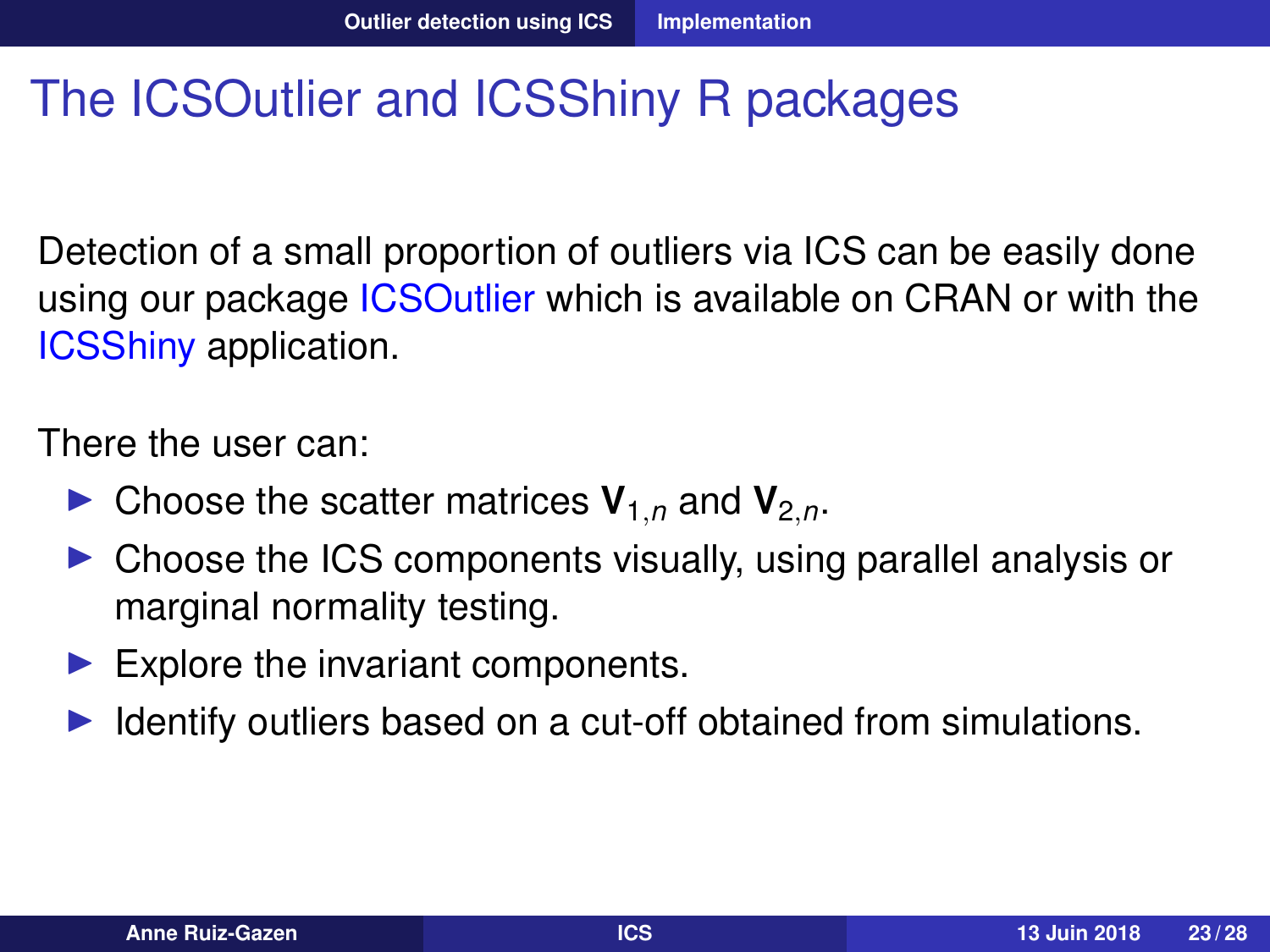## <span id="page-23-0"></span>Simulations & Real Examples

We conducted an extensive simulation study comparing

- I MD and robust MD, and PCA based outlier detection methods with ICS
- $\triangleright$  Concerning ICS, we evaluated:
	- different scatter combinations.
	- different ways to select the ICS components.

Conclusion: ICS and especially the scatter combination  $COV<sub>4</sub>$ works well and has interesting theoretical properties.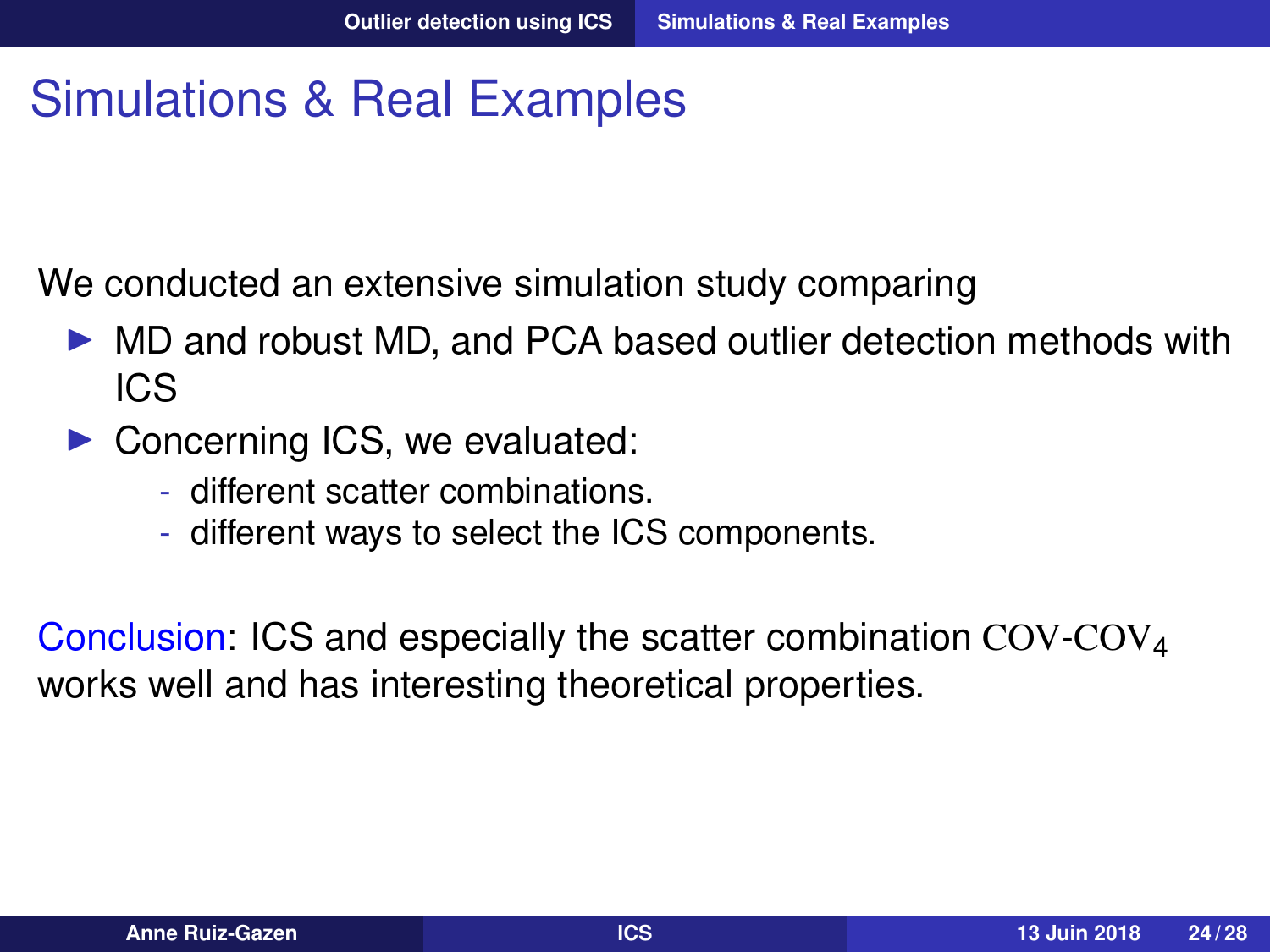# High Tech Parts Example I

- $\triangleright$  902 high-tech parts characterized by 88 numerical tests (available in ICSOutlier).
- $\blacktriangleright$  All parts have been sold (considered flawless) but afterwards two parts have been returned due to malfunctions  $\Rightarrow$  two quality defects.

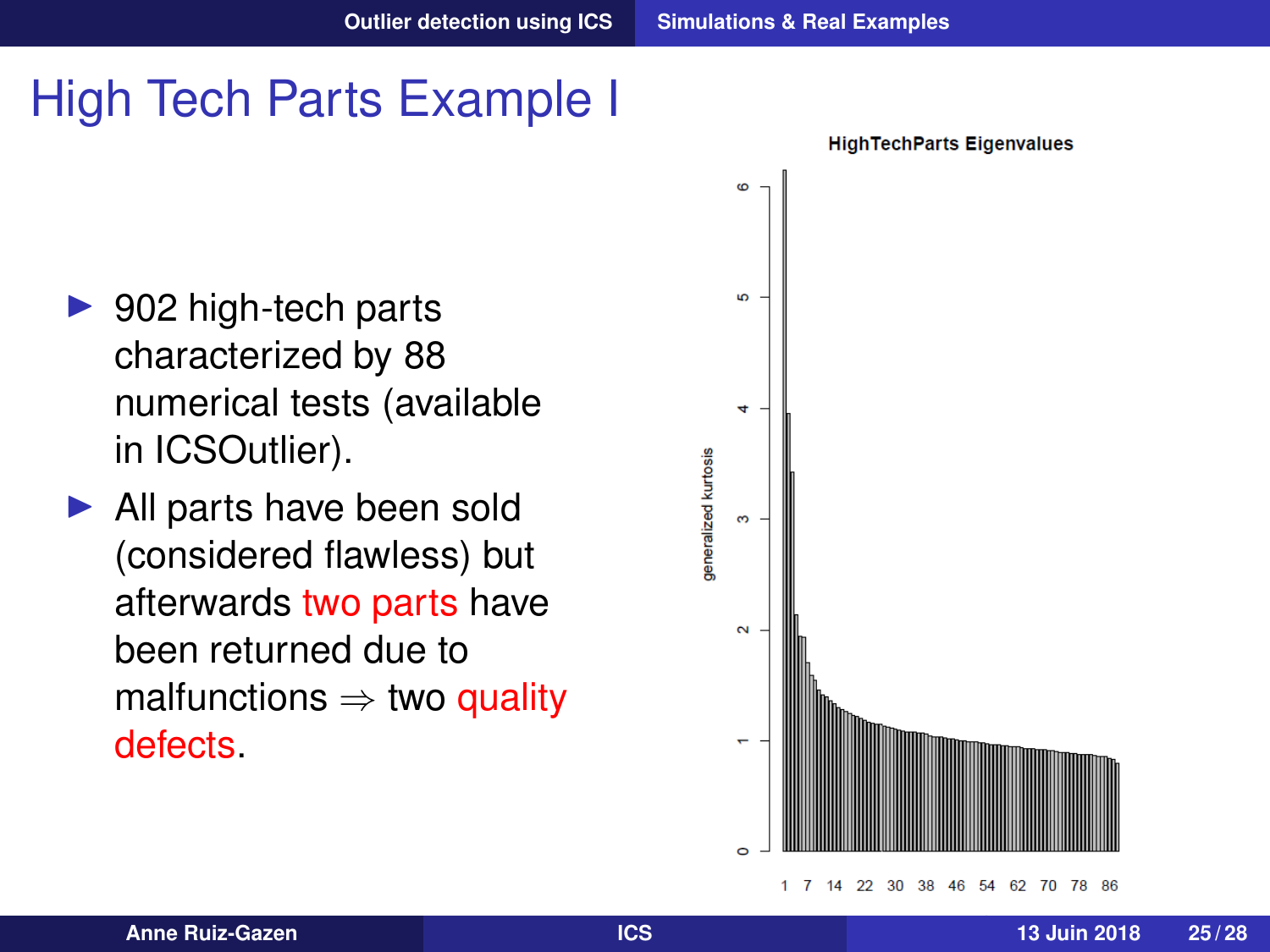### High Tech Parts Example II

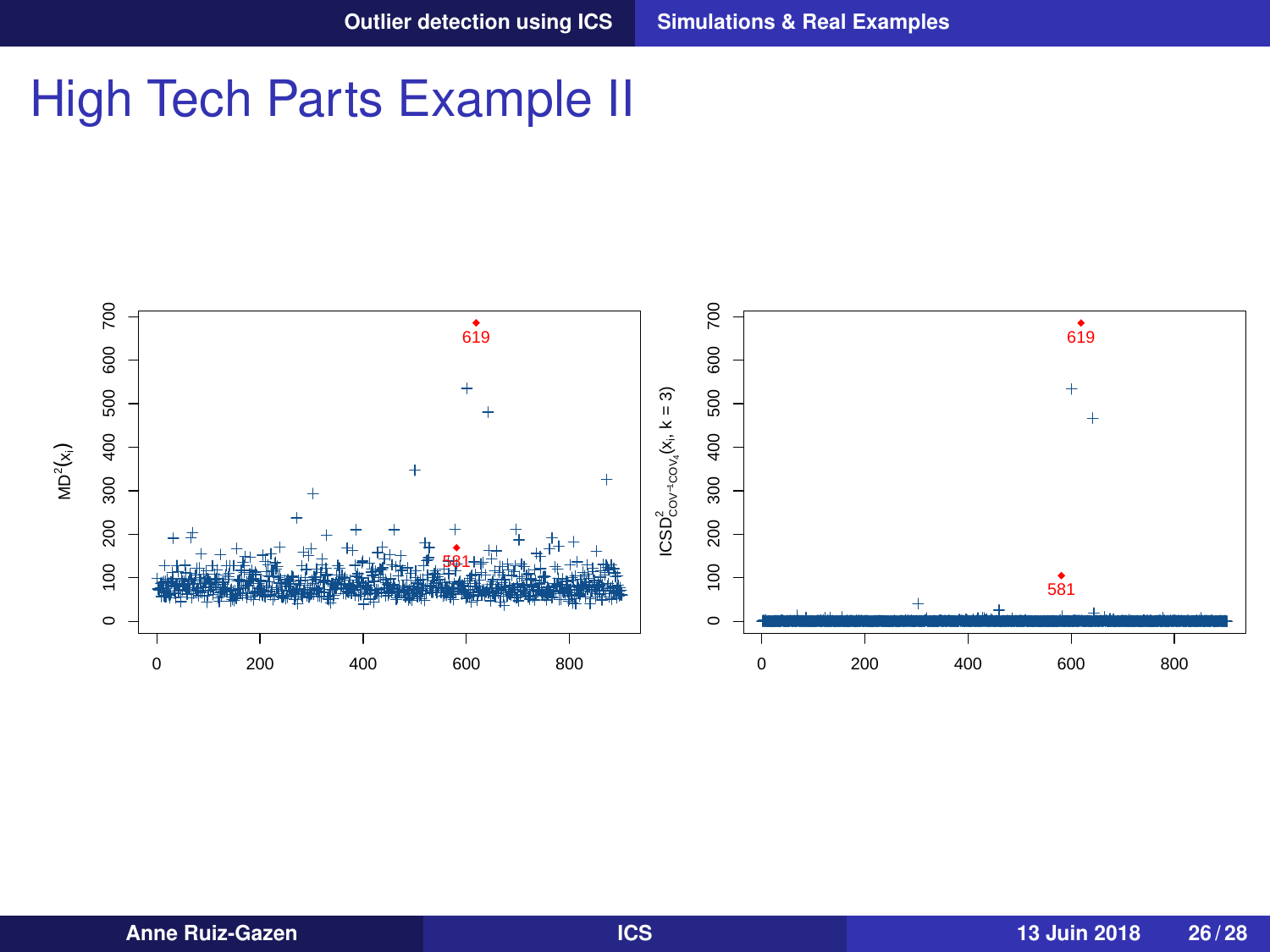### <span id="page-26-0"></span>Table of Contents

### **1** [Introduction](#page-1-0)

- **2** [Outlier detection using the Mahalanobis distance](#page-3-0)
- **3** [Outlier detection using ICS](#page-10-0)
- **4** [Conclusion and Perspectives](#page-26-0)